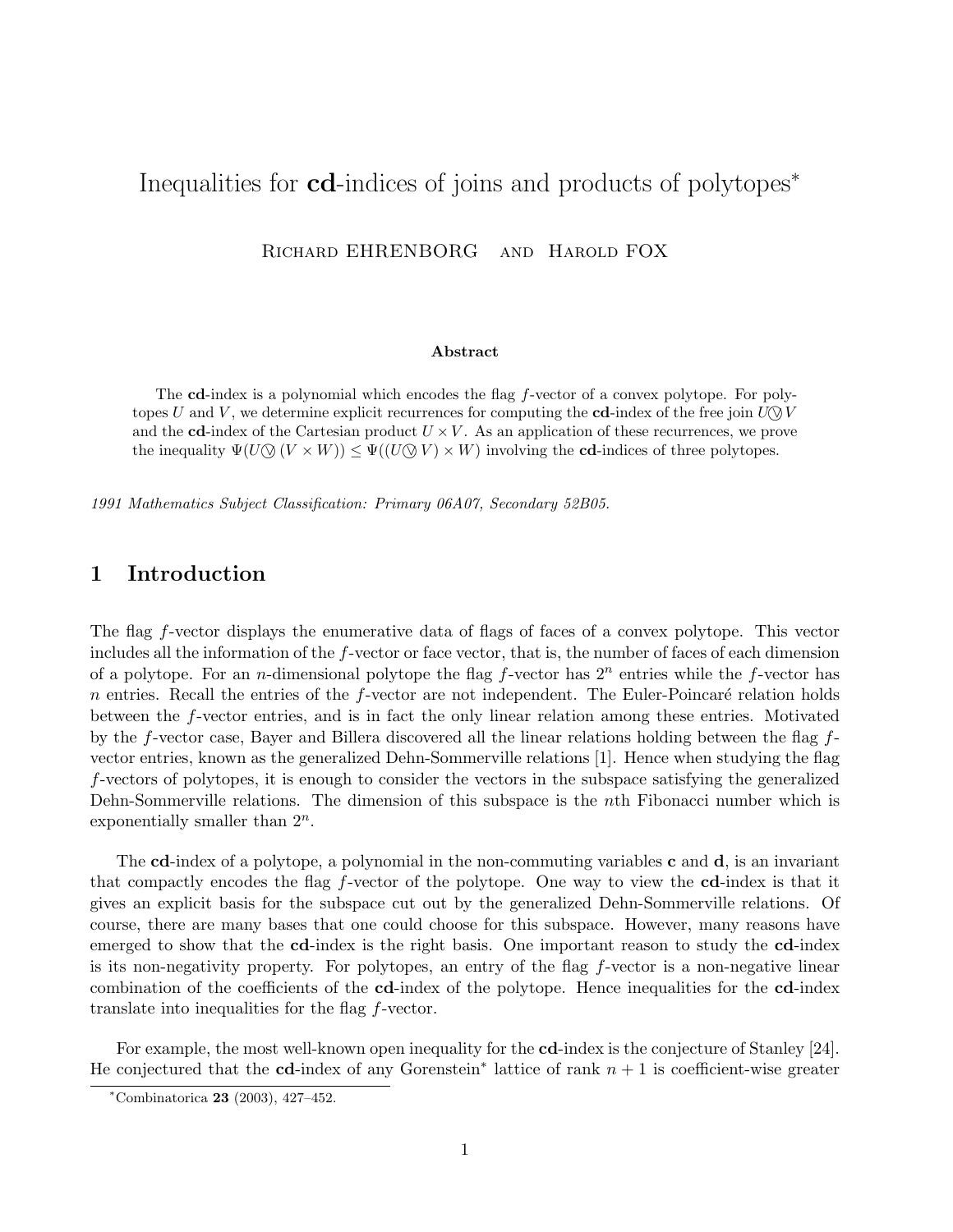than or equal to the  $c\mathbf{d}$ -index of the *n*-dimensional simplex. In the case of polytopes this conjecture was proved by Billera and Ehrenborg [5].

A second reason to consider the cd-index is that it is a powerful invariant for computations. There are explicit expressions for how the cd-index changes after applying a geometric operation to the underlying polytope. The operations which have been studied so far are prism, pyramid, cutting off a face and Minkowski sum with a line segment in general direction [11, 13]. Also the cd-index of zonotopes, a special class of polytopes, is fairly well-understood [6, 7].

In this paper we continue this line of work. We first consider the problem of computing the cdindex of the free join of two polytopes knowing the cd-indices of each polytope. We then study the related question of the Cartesian product of polytopes.

These problems were studied in [13], but without a satisfying answer in the following sense. The authors constructed two bilinear operators M and N such that

$$
\Psi(V \otimes W) = M(\Psi(V), \Psi(W)),
$$
  

$$
\Psi(V \times W) = N(\Psi(V), \Psi(W)),
$$

where  $V \otimes W$  denotes the free join of the polytopes V and  $W, V \times W$  denotes the Cartesian product, and  $\Psi$  denotes the cd-index. The expressions given for these two bilinear operators were cumbersome since rather than expressing all the computations in  $\mathbb{Z}\langle c, d \rangle$  they involved the auxiliary variables **a** and b.

In this paper we develop recursions for the operators  $M$  and  $N$  that only involve the variables c and d. That is, with these recursions one can compute the cd-index of a free join of polytopes completely in terms of cd-polynomials.

The main technique that we use is to work with the underlying coalgebra structure of posets and the cd-index. This method was introduced in [13] and has revealed a rich variety of results; for example, see [2, 5, 7]. In order to obtain more succinct expressions for the recursions, we were forced to include a new element of degree minus one. Moreover, since this extended algebra does not satisfy the associative law, care must be taken when working with it.

In Section 8 we prove our main inequality which relates the cd-indices between the free join of polytopes and the Cartesian product. It is:

$$
\Psi(U \bigotimes (V \times W)) \leq \Psi((U \bigotimes V) \times W),
$$

for  $U, V$  and  $W$  three polytopes; see Theorem 8.2. The proof of this theorem relies on the coalgebra techniques and the recursions which we develop in the earlier sections of this paper. In the concluding remarks, we give a corollary of the inequality which provides evidence for Stanley's conjecture on Gorenstein<sup>∗</sup> lattices.

# 2 Posets and the cd-index

For terminology on partially ordered sets (posets), we refer the reader to [22]. Unless otherwise stated, throughout this paper we assume that all posets are graded with unique minimal element 0, unique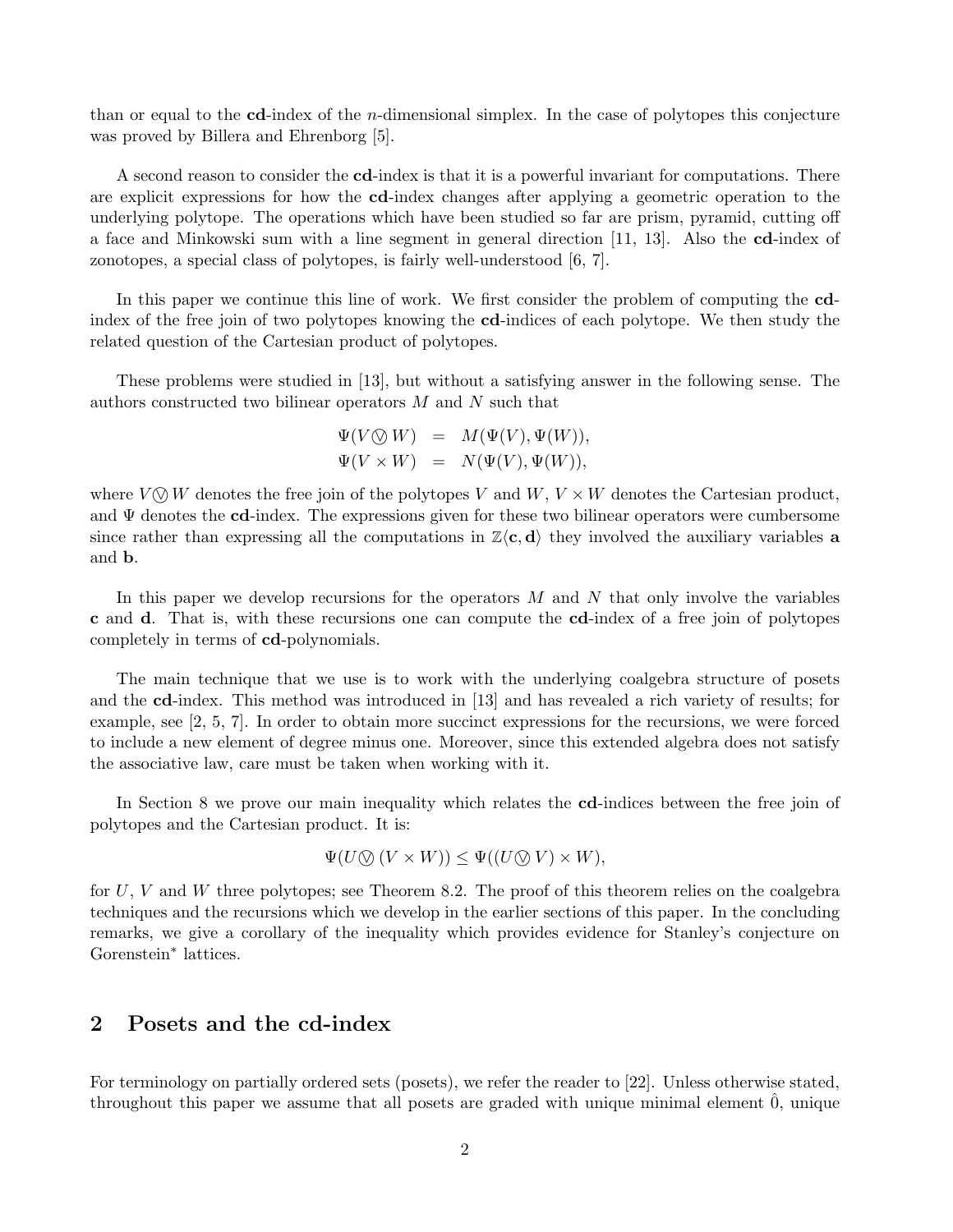maximal element  $\hat{1}$  and rank function  $\rho$ .

For two elements x and y in a poset P such that  $x \leq y$ , define the *interval* [x, y] to be the set  $\{z \in P : x \leq z \leq y\}$ . The interval  $[x, y]$  inherits the same order relations as the poset P and hence is also a graded poset of rank  $\rho(x, y) = \rho(y) - \rho(x)$ .

The main example of graded posets the reader should keep in mind is the face lattice of a convex polytope. For a polytope V we denote the face lattice by  $\mathcal{L}(V)$ . The minimal element of the face lattice is the empty face, the maximal element is the entire polytope, and the rank of a face  $F$  is given by  $\rho(F) = \dim(F) + 1$ .

A *chain c* in a poset P is a linearly ordered subset of P. A chain is maximal (saturated) if one cannot add one more element without breaking the condition that the chain is linearly ordered. For a graded poset  $P$  all the chains we consider will contain the minimal element  $0$  and the maximal element  $\hat{1}$ . That is, we write  $c = \{\hat{0} = x_0 < x_1 < \cdots < x_k = \hat{1}\}\$ for a chain c.

Let P be a graded poset of rank  $n + 1$  and let S be a subset of the set  $\{1, 2, \ldots, n\}$ . Define  $f_S(P) = f_S$  to be the number of chains (flags) of the poset P whose ranks are exactly given by the set S. The  $2^n$  values given by  $f_S$  constitute the flag f-vector of a poset. The flag h-vector is defined by the identity

$$
h_S = \sum_{T \subseteq S} (-1)^{|S-T|} \cdot f_T.
$$

This is equivalent to the relation

$$
f_S = \sum_{T \subseteq S} h_T.
$$

Hence the flag f-vector and the flag h-vector contain the same information.

Let **a** and **b** be two non-commuting variables. For S a subset of  $\{1, \ldots, n\}$  define the **ab**-monomial  $u_S = u_1 \cdots u_n$  by  $u_i = \mathbf{a}$  if  $i \notin S$  and  $u_i = \mathbf{b}$  if  $i \in S$ . The  $\mathbf{a} \mathbf{b}$ -index  $\Psi(P)$  of a poset of rank  $n+1$  is the ab-polynomial

$$
\Psi(P) = \sum_{S} h_S \cdot u_S,
$$

where S ranges over all subsets of the set  $\{1, \ldots, n\}$ .

An alternative definition of the **ab-**index of a poset P is as follows. For each chain  $c = \{\hat{0} = x_0 <$  $x_1 < \cdots < x_k = 1$  associate to it the *weight*  $w(c) = w_1 \cdots w_n$ , where

$$
w_i = \begin{cases} \mathbf{b} & \text{if } i \in \{\rho(x_1), \dots, \rho(x_{k-1})\}, \\ \mathbf{a} - \mathbf{b} & \text{otherwise.} \end{cases}
$$

The **ab-**index of the poset  $P$  is then given by

$$
\Psi(P) = \sum_{c} w(c),
$$

where the sum is over all chains  $c$  in the poset  $P$ .

The Möbius function  $\mu$  of a poset P is defined by the relations  $\mu(x,x) = 1$  and  $\mu(x,y) =$  $-\sum_{x\leq z\leq y}\mu(x,z)$  for  $x< y$ . A poset P is Eulerian if its Möbius function satisfies  $\mu(x,y)=(-1)^{\rho(x,y)}$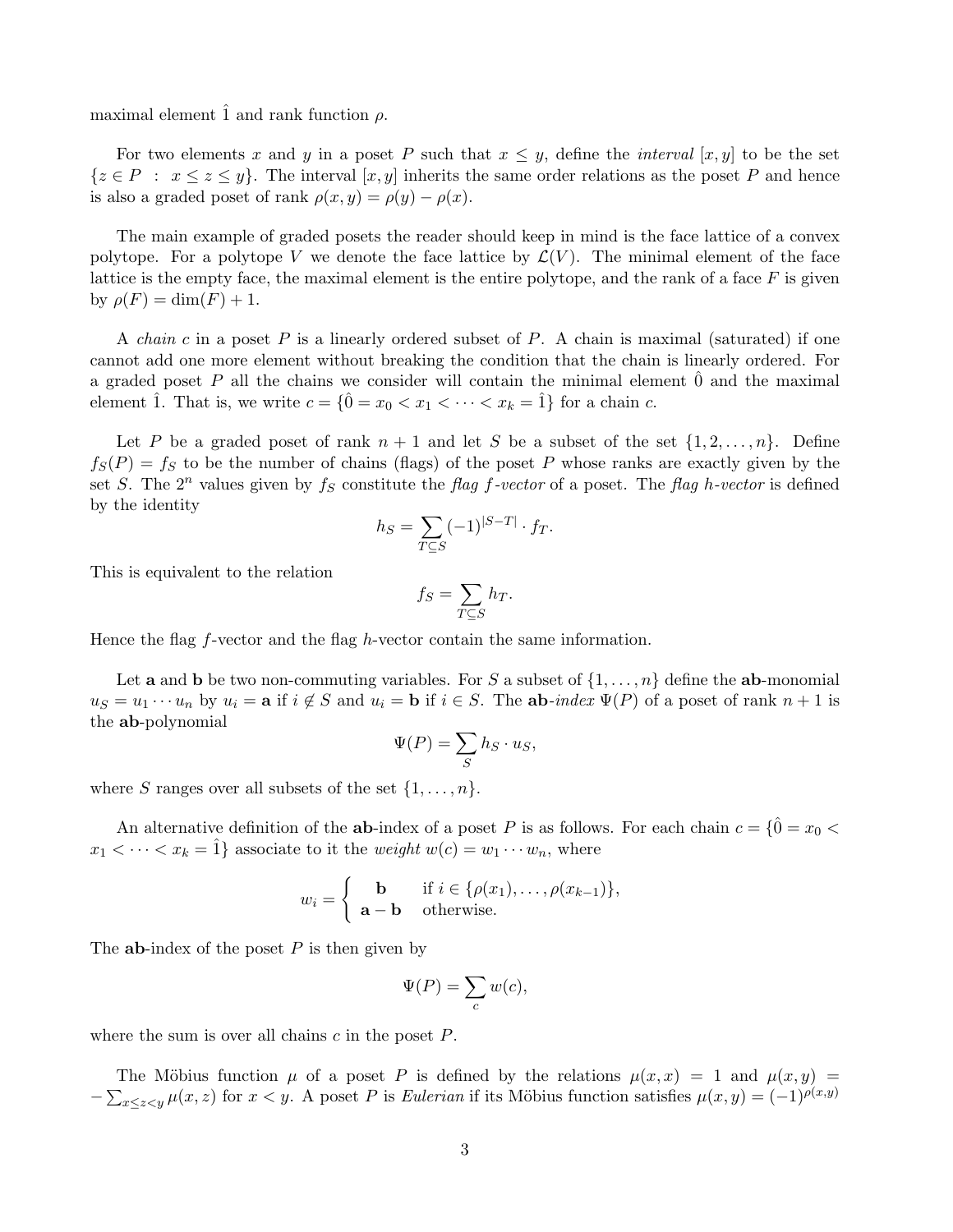for all intervals  $[x, y]$  in the poset P. This is equivalent to saying that each interval of the poset satisfies the Euler-Poincaré relation. For instance, face lattices of convex polytopes are Eulerian. Fine conjectured and Bayer and Klapper [4] proved the following important result for Eulerian posets.

**Theorem 2.1 (Fine, Bayer-Klapper)** The ab-index  $\Psi(P)$  of an Eulerian poset P is a polynomial in  $\mathbf{c} = \mathbf{a} + \mathbf{b}$  and  $\mathbf{d} = \mathbf{a} \cdot \mathbf{b} + \mathbf{b} \cdot \mathbf{a}$ .

When  $\Psi(P)$  is written as a polynomial in the variables **c** and **d**, it is called the **cd**-index of the poset P. For a proof of this theorem, see [23, Theorem 1.1]. See also the discussion in [5, Section 3]. The flag f-vector of an Eulerian poset satisfies linear relations known as the generalized Dehn-Sommerville relations [1]. These relations are equivalent to the existence of the  $cd$ -index [4]. Thus the  $cd$ -index gives a basis for the subspace that satisfies the generalized Dehn-Sommerville relations.

Explicit formulas for the coefficients of the cd-index have been given by Bayer and Ehrenborg in [2] and by Billera, Ehrenborg and Readdy in [5]. The cd-coefficients were computed directly through rank 9 by Meisinger [18, Appendix D]. See also [10]. Unfortunately, these formulas have not been fruitful in proving equalities and inequalities for the cd-index.

Stanley [23] proved that the cd-indices of S-shellable complexes have non-negative coefficients. In particular, since polytopes are S-shellable, the **cd**-index of a polytope is non-negative. Stanley conjectured the **cd**-index of any Gorenstein<sup>\*</sup> lattice of rank  $n + 1$  is coefficient-wise greater than or equal to the cd-index of the n-dimensional simplex [24, Conjecture 2.7]. This conjecture was proved in the case of polytopes by Billera and Ehrenborg [5] by a shelling argument, where shellings were simultaneously used in different dimensions.

## 3 Coalgebra techniques

We now discuss coalgebras. For general references, see [19, 25]. For a  $\mathbb{Z}$ -module  $W$ , a coproduct is a linear map  $\Delta: W \longrightarrow W \otimes W$ . To denote the coproduct of an element  $w \in W$ , we use the Sweedler notation  $\Delta(w) = \sum_{w} w_{(1)} \otimes w_{(2)}$ . This is a sum over finitely many pairs  $w_{(1)}$  and  $w_{(2)}$ , and the notation suppresses the number of terms in the sum. A coproduct  $\Delta$  is *coassociative* if it satisfies the identity  $(\Delta \otimes id) \circ \Delta = (id \otimes \Delta) \circ \Delta.$ 

**Definition 3.1** A  $\mathbb{Z}$ -module W with product and coproduct  $\Delta$  is called a Newtonian coalgebra if it satisfies the following identity.

$$
\Delta(u \cdot v) = \sum_{u} u_{(1)} \otimes u_{(2)} \cdot v + \sum_{v} u \cdot v_{(1)} \otimes v_{(2)}.
$$
\n(3.1)

Newtonian coalgebras were first defined in [15, 17] in the context of divided differences. The three Newtonian coalgebras  $\mathcal{P}, \mathbb{Z}\langle a, b \rangle$  and  $\mathbb{Z}\langle c, d \rangle$  that we will work with were first studied in [13] and used in [2, 5, 7].

In order to use more compact notation in what follows, we introduce a different coproduct on our three coalgebras. To do this, first adjoin a new element  $\epsilon$  to the coalgebra W, and denote this space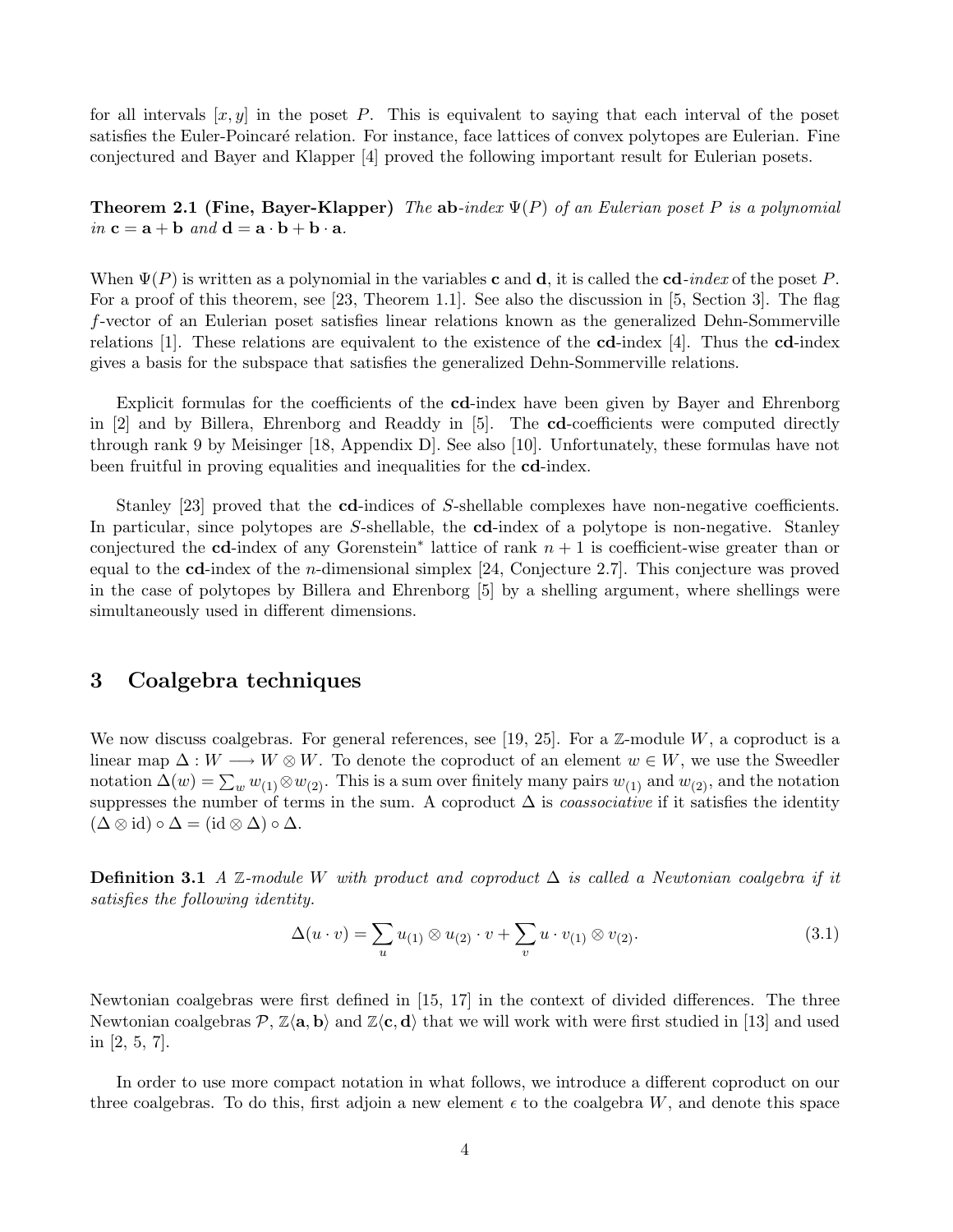by  $\overline{W}$ . Define a new coproduct  $\Delta^*$  on  $\overline{W}$  by

$$
\Delta^*(u) = \Delta(u) + u \otimes \epsilon + \epsilon \otimes u. \tag{3.2}
$$

To avoid confusion we mark the summation sign in the Sweedler notation for the coproduct  $\Delta^*$  with a star, that is, we write  $\Delta^*(u) = \sum_{u=1}^{n} u_{(1)} \otimes u_{(2)}$ . The coproduct  $\Delta^*$  satisfies the following product rule.

$$
\Delta^*(u \cdot v) = \sum_{u}^* u_{(1)} \otimes u_{(2)} \cdot v + \sum_{v}^* u \cdot v_{(1)} \otimes v_{(2)} - u \cdot \epsilon \otimes v - u \otimes \epsilon \cdot v. \tag{3.3}
$$

As a small warning to the reader, the adjoined element  $\epsilon$  will in general not satisfy the associative law. Hence care must be taken when this element appears in products.

We will now review the three Newtonian coalgebras  $P$ ,  $\mathbb{Z}\langle a, b \rangle$  and  $\mathbb{Z}\langle c, d \rangle$  and introduce their extended versions  $\overline{P}$ ,  $\overline{\mathbb{Z}\langle \mathbf{a}, \mathbf{b} \rangle}$  and  $\overline{\mathbb{Z}\langle \mathbf{c}, \mathbf{d} \rangle}$ .

Let  $P$  be the free  $\mathbb{Z}$ -module generated by all types (isomorphism classes) of graded posets of rank greater than or equal to one. Define a coproduct  $\Delta$  on  $\mathcal P$  by

$$
\Delta(P) = \sum_{\hat{0} < x < \hat{1}} [\hat{0}, x] \otimes [x, \hat{1}],
$$

and extend this coproduct to  $P$  by linearity. Observe that this coproduct is coassociative. To define a product on  $P$  it is enough to define the product between two posets  $P$  and  $Q$  and extend by linearity to P. Define the star product  $P * Q$  to be the poset on the set  $(P - \{\hat{1}\}) \cup (Q - \{\hat{0}\})$ . The order relation is given by  $x \leq_{P*Q} y$  if one of the following three conditions is satisfied: (i)  $x, y \in P$  and  $x \leq_P y$ , (ii)  $x, y \in Q$  and  $x \leq_Q y$ , (iii)  $x \in P$  and  $y \in Q$ . It is now straightforward to see that P is a Newtonian coalgebra and that the star product is associative on P.

To define  $\overline{P}$ , let • denote the unique graded poset of rank 0, that is, the one element poset and adjoin • to P to obtain  $\overline{P}$ . Observe  $\overline{P}$  is the free Z-module generated by all types (isomorphism classes) of graded posets. The coproduct  $\Delta^*$  defined by  $\Delta^*(P) = \Delta(P) + P \otimes \bullet + \bullet \otimes P$  can be expressed by

$$
\Delta^*(P) = \sum_{\hat{0} \le x \le \hat{1}} [\hat{0}, x] \otimes [x, \hat{1}].
$$

This is the coalgebra structure on graded posets that was studied in [9, 21]. To extend the star product on P to  $\overline{P}$ , define P  $* \bullet$  to be the poset P with the coatoms removed. Similarly, define  $\bullet * P$  to be the poset P with the atoms removed. Finally, let  $\bullet * \bullet$  be the zero element in  $\overline{P}$ . Observe that the star product on  $\overline{P}$  is not associative, since  $(P * \bullet) * Q$  is not necessarily equal to  $P * (\bullet * Q)$ .

Let  $\mathbb{Z}\langle \mathbf{a}, \mathbf{b} \rangle$  denote the ring of non-commutative polynomials in a and b, where the degrees of a and **b** are each defined to be one. For an **ab**-monomial  $u = u_1 \cdots u_n$ , define

$$
\Delta(u) = \sum_{i=1}^n u_1 \cdots u_{i-1} \otimes u_{i+1} \cdots u_n,
$$

and extend linearly to  $\mathbb{Z}\langle \mathbf{a}, \mathbf{b} \rangle$ . For instance,  $\Delta(1) = 0$  and  $\Delta(\mathbf{a}) = 1 \otimes 1$ . This is a coassociative coproduct on  $\mathbb{Z}\langle \mathbf{a}, \mathbf{b} \rangle$ . It is straightforward to verify that  $\mathbb{Z}\langle \mathbf{a}, \mathbf{b} \rangle$  is a Newtonian coalgebra.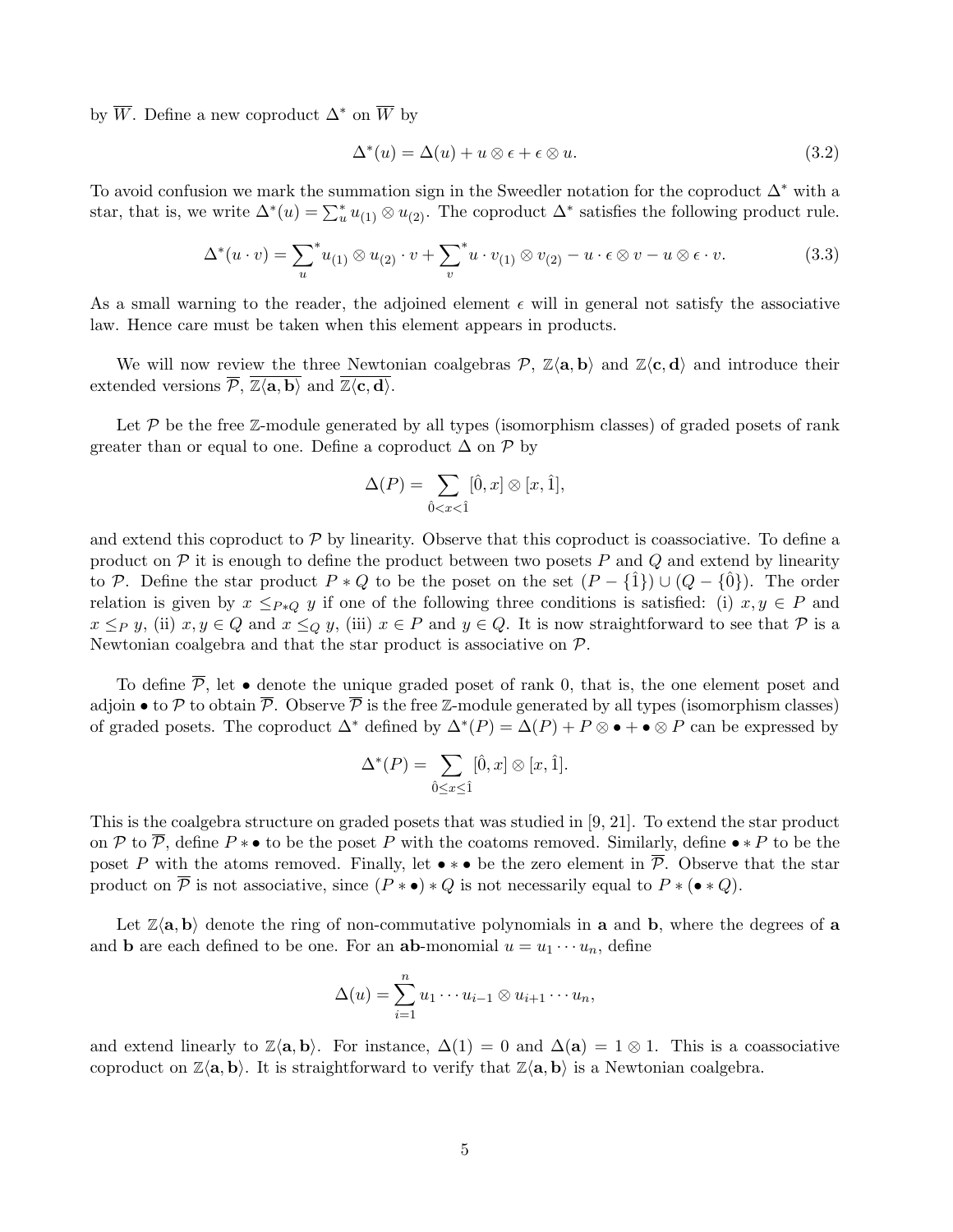We now extend the Newtonian coalgebra  $\mathbb{Z}\langle a, b \rangle$  to  $\overline{\mathbb{Z}\langle a, b \rangle}$  by adjoining the element  $\epsilon$ . Let  $\overline{\mathbb{Z}\langle a, b \rangle}$ be the Z-module  $\mathbb{Z}\langle \mathbf{a}, \mathbf{b} \rangle \oplus \mathbb{Z}\epsilon$ . The element  $\epsilon$  should be considered as the **ab**-index of the one element poset •. Hence the degree of  $\epsilon$  is  $-1$ . Extend the product on  $\mathbb{Z}\langle \mathbf{a}, \mathbf{b} \rangle$  to  $\mathbb{Z}\langle \mathbf{a}, \mathbf{b} \rangle$  by the following rules

$$
\begin{array}{rcl}\n\epsilon \cdot \epsilon & = & 0, \\
\epsilon \cdot 1 & = & 1 \cdot \epsilon \\
\end{array}\n\qquad\n\begin{array}{rcl}\n\epsilon \cdot (u_1 \cdots u_n) & = & u_2 \cdots u_n, \\
(u_1 \cdots u_n) \cdot \epsilon & = & u_1 \cdots u_{n-1}.\n\end{array}
$$

Observe this product is non-associative. For instance  $(\mathbf{a} \cdot \mathbf{\epsilon}) \cdot \mathbf{b} = \mathbf{b}$ , but  $\mathbf{a} \cdot (\mathbf{\epsilon} \cdot \mathbf{b}) = \mathbf{a}$ . The linear operation  $w \mapsto w \cdot \epsilon$  was used in [7, Section 8]. When the element  $\epsilon$  occurs at the end of a product, there is no ambiguity about the interpretation of the associative law. However, when the element  $\epsilon$ occurs in the middle of a product, we have the following restricted associative law.

Let u and v be two **ab**-polynomials such that the last letter of u equals the first letter of v. Then

$$
(u \cdot \epsilon) \cdot v = u \cdot (\epsilon \cdot v). \tag{3.4}
$$

In this paper we will remark when this situation occurs, for example, in the proofs of Theorems 5.1 and 7.1.

Define the coproduct  $\Delta^*$  on  $\overline{\mathbb{Z}\langle \mathbf{a},\mathbf{b} \rangle}$  by  $\Delta^*(\epsilon) = \epsilon \otimes \epsilon$  and for an **ab**-monomial  $u = u_1 \cdots u_n$ , define  $\Delta^*(u) = u \otimes \epsilon + \epsilon \otimes u + \Delta^*(u)$ . To avoid needless bookkeeping, we recommend using equations (3.1) and (3.2) for computations involving the coproduct  $\Delta^*$ .

Let  $\mathbb{Z}\langle \mathbf{c}, \mathbf{d} \rangle$  be the subring of  $\mathbb{Z}\langle \mathbf{a}, \mathbf{b} \rangle$  generated by **c** and **d** and let  $\overline{\mathbb{Z}\langle \mathbf{c}, \mathbf{d} \rangle}$  be the submodule  $\mathbb{Z}\langle \mathbf{c}, \mathbf{d} \rangle \oplus \mathbb{Z}\epsilon$  of  $\overline{\mathbb{Z}\langle \mathbf{a}, \mathbf{b} \rangle}$ . Observe that the product is closed on  $\overline{\mathbb{Z}\langle \mathbf{c}, \mathbf{d} \rangle}$  since  $\epsilon \cdot \mathbf{c} = \mathbf{c} \cdot \epsilon = 2$  and  $\epsilon \cdot \mathbf{d} = \mathbf{d} \cdot \epsilon = \mathbf{c}$ . Moreover,  $\mathbb{Z}\langle \mathbf{c}, \mathbf{d} \rangle$  is a Newtonian subalgebra of  $\mathbb{Z}\langle \mathbf{a}, \mathbf{b} \rangle$ . To see this, it is enough to observe that  $\Delta(c) = 2 \cdot 1 \otimes 1$  and  $\Delta(d) = 1 \otimes c + c \otimes 1$  and use the Newtonian condition (3.1). Hence the coproduct  $\Delta$  on  $\mathbb{Z}\langle \mathbf{c}, \mathbf{d} \rangle$  can computed without reference to the variables **a** and **b**.

**Example 3.2** The coproduct  $\Delta(\textbf{dc})$  is computed as follows.

$$
\Delta(\mathbf{dc}) = 1 \otimes \mathbf{c} \cdot \mathbf{c} + \mathbf{c} \otimes 1 \cdot \mathbf{c} + 2 \cdot \mathbf{d} \cdot 1 \otimes 1
$$
  
=  $1 \otimes \mathbf{c}^2 + \mathbf{c} \otimes \mathbf{c} + 2 \cdot \mathbf{d} \otimes 1$ .

Hence we also have

$$
\Delta^*(\mathbf{dc}) = \epsilon \otimes \mathbf{dc} + 1 \otimes \mathbf{c}^2 + \mathbf{c} \otimes \mathbf{c} + 2 \cdot \mathbf{d} \otimes 1 + \mathbf{dc} \otimes \epsilon.
$$

Extend the ab-index  $\Psi$  of a graded poset to a linear map from  $\overline{P}$  to  $\overline{Z(a,b)}$  by adding the extra condition that  $\Psi(\bullet) = \epsilon$ . The essential result for the **ab**-index, and hence also for the **cd**-index, is the following theorem of [13].

**Theorem 3.3 (Ehrenborg-Readdy)** The linear map  $\Psi : \mathcal{P} \longrightarrow \mathbb{Z}\langle \mathbf{a}, \mathbf{b} \rangle$  is a Newtonian coalgebra homomorphism.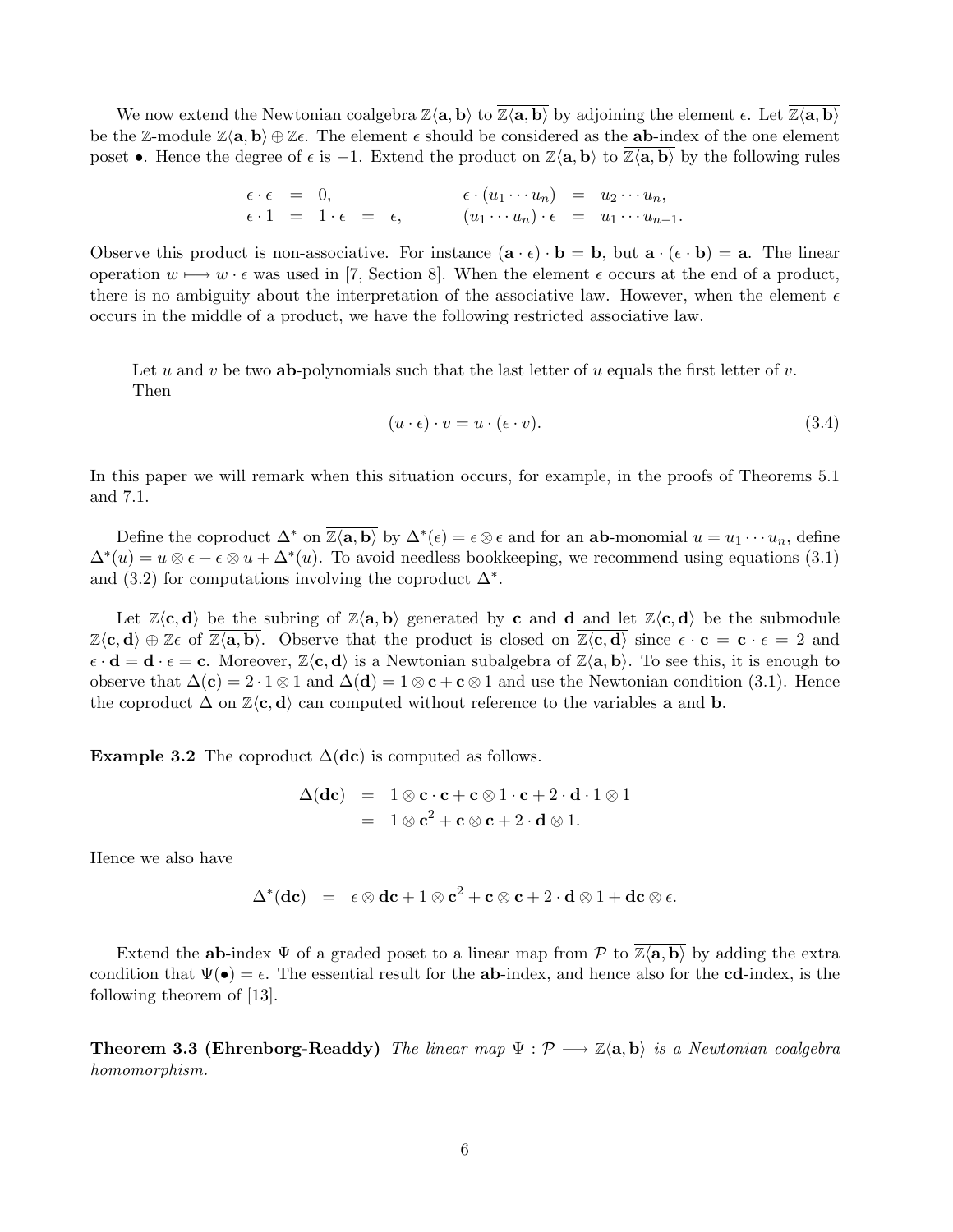This theorem implies that the map  $\Psi : \overline{P} \longrightarrow \overline{\mathbb{Z}\langle a,b\rangle}$  preserves the coproduct  $\Delta^*$ . The two conclusions from this theorem that we will use are:

$$
\Psi(P * Q) = \Psi(P) \cdot \Psi(Q), \tag{3.5}
$$

$$
\Delta^*(\Psi(P)) = \sum_{\hat{0} \le x \le \hat{1}} \Psi([\hat{0}, x]) \otimes \Psi([x, \hat{1}]). \tag{3.6}
$$

Identity (3.5) for posets of rank greater than or equal to one is due to Stanley [23, Lemma 1.1].

Identity  $(3.6)$  is important for the following reason. Let f and g be two linear maps from the Z-module  $\overline{P}$  into a ring. Consider the expression  $\sum_x f(\Psi([\hat{0},x])) \cdot g(\Psi([x,\hat{1}]))$ , where x ranges over elements in a poset P such that  $0 \le x \le 1$ . Since the map  $\Psi$  is a coalgebra homomorphism, this expression is equal to the much easier to compute expression  $\sum_{w=0}^{*} f(w_{(1)}) \cdot g(w_{(2)})$  where w is  $\Psi(P)$ . Hence the fact that  $\Psi$  is a coalgebra homomorphism allows us to translate relations about the **ab**-index of posets into relations between ab-polynomials.

Let  $A_r$  be the unique graded poset of rank 2 with r atoms. The **ab-**index of  $A_r$  is given by  $\Psi(A_r) = \mathbf{a} + (r-1) \cdot \mathbf{b}.$ 

**Lemma 3.4** The linear map  $\Psi : \mathcal{P} \longrightarrow \mathbb{Z}\langle \mathbf{a}, \mathbf{b} \rangle$  is surjective.

**Proof:** This proof mimics the proof of Proposition 2.1 in [23]. The ring  $\mathbb{Z}\langle \mathbf{a}, \mathbf{b} \rangle$  is spanned by monomials v in the letters **a** and  $\mathbf{a} + \mathbf{b}$ . For such a monomial  $v = v_1 \cdots v_n$ , let  $P = P_1 * \cdots * P_n$  where  $P_i = A_1$  if  $v_i = \mathbf{a}$  and  $P_i = A_2$  if  $v_i = \mathbf{a} + \mathbf{b}$ . It follows that  $\Psi(P) = v$  and hence  $\Psi$  is surjective.  $\Box$ 

For an alternative statement and proof of this lemma, see Billera and Liu [8, Proposition 1.1]. By Lemma 3.4, to show a linear identity holds for all ab-polynomials, it is enough to verify it for the ab-indices of posets. Furthermore, by recalling that  $\Psi(\bullet) = \epsilon$ , we have that the map  $\Psi : \overline{\mathcal{P}} \longrightarrow \mathbb{Z}\langle \mathbf{a}, \mathbf{b} \rangle$ is also surjective. Hence linear identities involving the **ab-**index of the poset • also hold in  $\overline{\mathbb{Z}\langle \mathbf{a}, \mathbf{b} \rangle}$ .

There are two useful linear involutions on the ring  $\mathbb{Z}\langle a, b \rangle$ . The first is the star involution. It is defined for an **ab**-monomial  $u = u_1 u_2 \cdots u_n$  by  $u^* = u_n \cdots u_2 u_1$ . This involution reads a polynomial backwards and on the poset level corresponds to turning a poset upside-down. That is, for a poset P define  $P^*$  to be the poset with the order relation  $x \leq_{P^*} y$  if and only if  $y \leq_P x$ . By linearity we extend this map to an involution of P. We then have  $\Psi(P^*) = \Psi(P)^*$ . Observe that this involution is an anti-isomorphism of the Newtonian coalgebra, that is, it satisfies

$$
(u \cdot v)^* = v^* \cdot u^*
$$
 and  $\Delta(u^*) = \sum_u u_{(2)}^* \otimes u_{(1)}^*.$ 

The second involution  $\overline{\cdot}$  is defined on  $\mathbb{Z}\langle a, b \rangle$  by replacing a's with b's and vice-versa. For instance,  $aab + 3 \cdot bab = bba + 3 \cdot aba$ . This is a Newtonian coalgebra isomorphism, that is,

$$
\overline{u \cdot v} = \overline{u} \cdot \overline{v}
$$
 and  $\Delta(\overline{u}) = \sum_{u} \overline{u_{(1)}} \otimes \overline{u_{(2)}}.$ 

Note this involution has no effect on the ring  $\mathbb{Z}\langle \mathbf{c}, \mathbf{d} \rangle$ . We linearly extend both these involutions to  $\overline{\mathbb{Z}\langle \mathbf{a}, \mathbf{b} \rangle}$  by letting  $\epsilon^* = \epsilon$  and  $\overline{\epsilon} = \epsilon$ .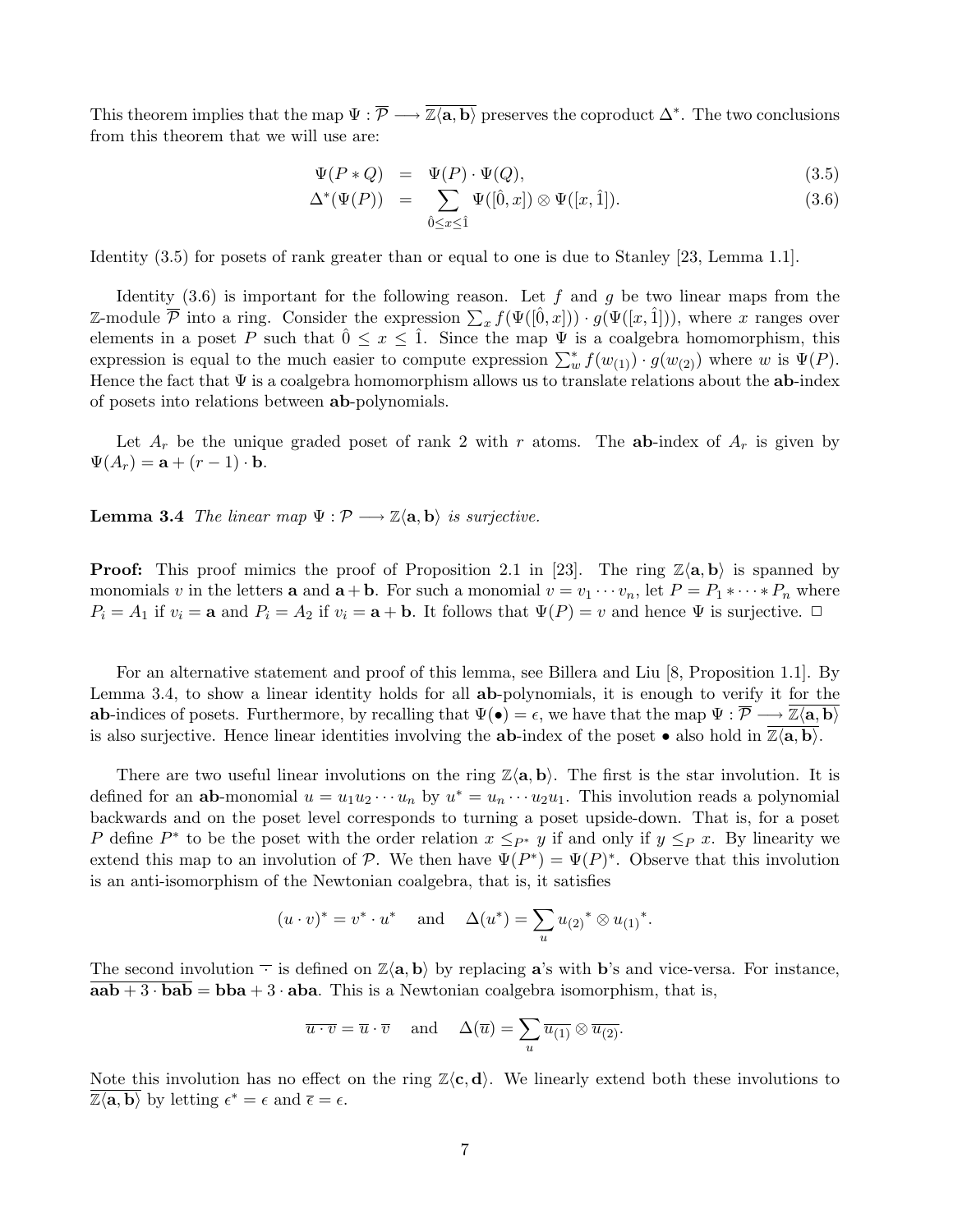# 4 The free join of polytopes

Let V be an m-dimensional polytope and W an n-dimensional polytope. Embed the polytope V in  $\mathbb{R}^{m+n+1}$  by

$$
V' = \{ (x_1, \ldots, x_m, \underbrace{0, \ldots, 0}_{n}, 0) \in \mathbb{R}^{m+n+1} : (x_1, \ldots, x_m) \in V \}.
$$

Similarly embed W by

$$
W' = \{(\underbrace{0, \ldots, 0}_{m}, x_1, \ldots, x_n, 1) \in \mathbb{R}^{m+n+1} : (x_1, \ldots, x_n) \in W\}.
$$

The free join  $V \otimes W$  is the  $(m + n + 1)$ -dimensional polytope defined to be the convex hull of V' and  $W'$ .

As an example, the free join of two line segments is the convex hull of two line segments in general position, that is, a tetrahedron. In general, the free join of two simplices is a simplex. The pyramid of a polytope  $V$  is the free join of  $V$  with a point (the zero-dimensional polytope). This corresponds to taking a point outside the affine span of the polytope and then taking the convex hull.

For two (not necessarily graded) posets P and Q, define the Cartesian product  $P \times Q$  to be the set  $P \times Q = \{(x, y) : x \in P, y \in Q\}$  with the order relation  $(x, z) \leq_{P \times Q} (y, w)$  if  $x \leq_P y$  and  $z \leq_Q w$ . Observe that when P and Q are graded posets then so is the Cartesian product  $P \times Q$ . The face lattice of the free join of two polytopes is the Cartesian product of the two face lattices, that is, for two polytopes V and W we have  $\mathcal{L}(V \otimes W) = \mathcal{L}(V) \times \mathcal{L}(W)$ ; see Kalai [16].

The mixing operator M was developed by Ehrenborg and Readdy [13] to study the **ab-**index of the Cartesian products of posets. To define it, let  $I$  be the index set

$$
I = \{(r, s, n) : r, s \in \{1, 2\}, n \ge 2, n \equiv r + s + 1 \mod 2\}.
$$

For  $(r, s, n) \in I$  define the bilinear operator  $M_{r,s,n} : \mathbb{Z}\langle \mathbf{a}, \mathbf{b} \rangle \times \mathbb{Z}\langle \mathbf{a}, \mathbf{b} \rangle \longrightarrow \mathbb{Z}\langle \mathbf{a}, \mathbf{b} \rangle$  by the following recursions:

$$
M_{1,2,2}(u, v) = u \cdot \mathbf{a} \cdot v,
$$
  
\n
$$
M_{2,1,2}(u, v) = v \cdot \mathbf{b} \cdot u,
$$
  
\n
$$
M_{1,s,n+1}(u, v) = \sum_{u} u_{(1)} \cdot \mathbf{a} \cdot M_{2,s,n}(u_{(2)}, v),
$$
  
\n
$$
M_{2,s,n+1}(u, v) = \sum_{v} v_{(1)} \cdot \mathbf{b} \cdot M_{1,s,n}(u, v_{(2)}).
$$

**Definition 4.1** The mixing operator is given by the sum

$$
M(u, v) = \sum_{(r,s,n)\in I} M_{r,s,n}(u, v).
$$

Observe that this sum is well-defined since only finitely many of the terms are non-zero.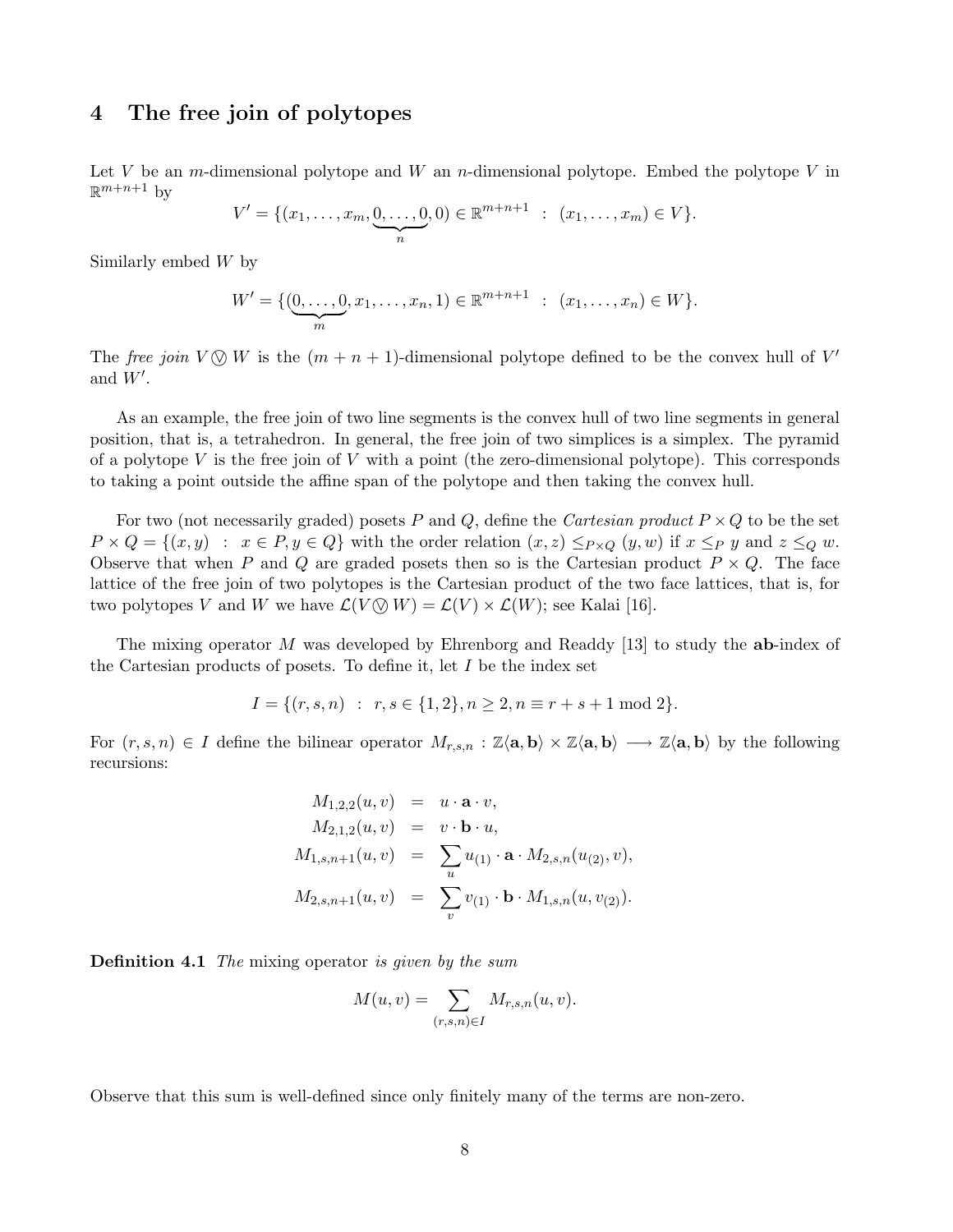Using the mixing operator we can now state how the ab-index of a Cartesian product of posets depends on the ab-index of each factor and how the cd-index of a free join depends on the cd-index of each factor.

**Proposition 4.2 (Ehrenborg-Readdy)** Let P and Q be two posets. Then the  $ab$ -index of the Cartesian product of P and Q is given by

$$
\Psi(P \times Q) = M(\Psi(P), \Psi(Q)).
$$

Thus for two polytopes V and W the  $cd$ -index of the free join of V and W is given by

$$
\Psi(V \bigotimes W) = M(\Psi(V), \Psi(W)).
$$

The disadvantage with the mixing operator definition is that it does not permit computations in the ring  $\mathbb{Z}\langle \mathbf{c}, \mathbf{d} \rangle$ . That is, given two **cd**-polynomials u and v, the expression given for  $M(u, v)$  contains the auxiliary variables a and b. As mentioned in the introduction, this is the motivation for developing Theorem 5.1.

The Cartesian product of posets is commutative and associative and satisfies  $(P \times Q)^* = P^* \times Q^*$ . Since the linear map  $\Psi : \mathcal{P} \longrightarrow \mathbb{Z}\langle \mathbf{a}, \mathbf{b} \rangle$  is surjective, the mixing operator inherits these properties.

Corollary 4.3 The mixing operator satisfies the following three identities:

$$
M(u^*, v^*) = M(u, v)^*,
$$
  
\n
$$
M(u, v) = M(v, u),
$$
  
\n
$$
M(u, M(v, w)) = M(M(u, v), w),
$$

for any three ab-polynomials u, v and w. That is, the mixing operator is commutative, associative, and is preserved under the involution star.

Recall that a derivation  $G$  is a linear operator which satisfies the Leibniz rule (or product rule)  $G(u \cdot v) = G(u) \cdot v + u \cdot G(v)$ . Let  $G : \mathbb{Z}\langle \mathbf{a}, \mathbf{b} \rangle \longrightarrow \mathbb{Z}\langle \mathbf{a}, \mathbf{b} \rangle$  be the derivation given by  $G(\mathbf{a}) = \mathbf{ba}$  and  $G(\mathbf{b}) = \mathbf{a}\mathbf{b}$ . Let  $Pyr : \mathbb{Z}\langle \mathbf{a}, \mathbf{b} \rangle \longrightarrow \mathbb{Z}\langle \mathbf{a}, \mathbf{b} \rangle$  be the linear operator defined by  $Pyr(w) = w \cdot \mathbf{c} + G(w)$ . Since  $G(\mathbf{c}) = \mathbf{d}$  and  $G(\mathbf{d}) = \mathbf{cd}$  observe that G and Pyr also restrict to become linear operators from  $\mathbb{Z}\langle \mathbf{c}, \mathbf{d} \rangle$  to  $\mathbb{Z}\langle \mathbf{c}, \mathbf{d} \rangle$ . In [13] it was proved that

$$
M(u,1) = \text{Pyr}(u),\tag{4.1}
$$

for any **ab-**polynomial u. Since the **cd**-index of a point is 1, identity  $(4.1)$  shows how to compute the cd-index of the pyramid of a polytope knowing the cd-index of the original polytope.

**Example 4.4** The mixing operator  $M(\textbf{dc}, 1)$  is computed as follows:

$$
M(\mathbf{dc}, 1) = \text{Pyr}(\mathbf{dc}) = \mathbf{dc} \cdot \mathbf{c} + G(\mathbf{dc})
$$
  
= 
$$
\mathbf{dc}^2 + G(\mathbf{d}) \cdot \mathbf{c} + \mathbf{d} \cdot G(\mathbf{c})
$$
  
= 
$$
\mathbf{dc}^2 + \mathbf{cdc} + \mathbf{d}^2.
$$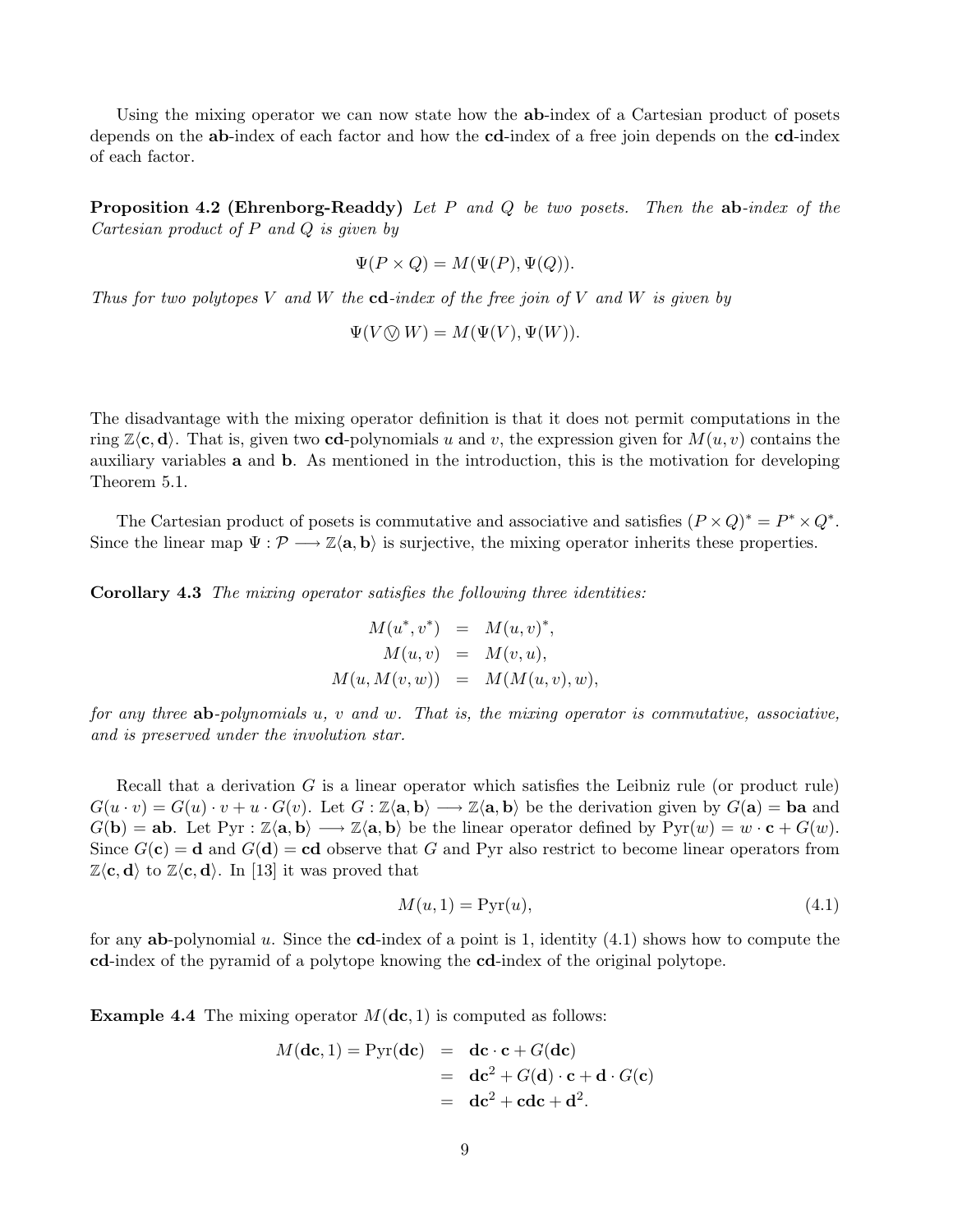We extend the mixing operator M to  $\overline{Z\langle \mathbf{a}, \mathbf{b} \rangle}$  by letting  $M(u, \epsilon) = M(\epsilon, u) = u$ . This is motivated by the fact that the one element poset is the unit for the Cartesian product of posets. Similarly, we extend Pyr to  $\mathbb{Z}\langle \mathbf{a}, \mathbf{b} \rangle$  by setting  $Pyr(\epsilon) = 1$ .

We end this section with two lemmas.

**Lemma 4.5** For an  $ab$ -polynomial  $u$ , we have

$$
Pyr(u) = \sum_{u}^{*} u_{(1)} \cdot ba \cdot u_{(2)}.
$$

**Proof:** By expanding the mixing operator  $M(1, u)$  via Definition 4.1, we have  $Pyr(u) = u \cdot \mathbf{b} + \mathbf{a} \cdot u +$  $\sum_u u_{(1)} \cdot \mathbf{ba} \cdot u_{(2)}$ , which is the desired equality.  $\Box$ 

**Lemma 4.6** For two  $ab$ -polynomials  $u$  and  $v$ , we have

$$
\Delta^*(M(u,v)) = \sum_u \sum_v M(u_{(1)}, v_{(1)}) \otimes M(u_{(2)}, v_{(2)}).
$$

It is straightforward to see that Lemma 4.6 holds for  $\overline{\mathbb{Z}\langle \mathbf{a}, \mathbf{b} \rangle}$ . Namely, the product M and the coproduct  $\Delta^*$  on  $\mathbb{Z}\langle \mathbf{a}, \mathbf{b} \rangle$  form a bialgebra, and hence also a Hopf algebra structure. In fact, this Hopf algebra is isomorphic to the Hopf algebra of quasi-symmetric functions [9].

#### 5 Recursions for the mixing operator

We will now state and prove recursions for the mixing operator. The proof relies upon expressing the ab-index of the poset  $P \times (Q \ast A_1)$  in terms of the ab-indices of the poset Q and the intervals  $[0, x]$ and  $[x, 1]$ , where  $x \in P$ . By applying coalgebra techniques, the desired recursions are obtained.

**Theorem 5.1** For two  $cd$ -polynomials u and v,

$$
M(u, v \cdot \mathbf{c}) = \sum_{u}^{*} M(u_{(1)}, v) \cdot \mathbf{d} \cdot u_{(2)}, \qquad (5.1)
$$

$$
M(u, v \cdot \mathbf{d}) = \sum_{u}^{*} M(u_{(1)}, v) \cdot \mathbf{d} \cdot \text{Pyr}(u_{(2)}).
$$
 (5.2)

The first few values of the mixing operator M are displayed in Table 1.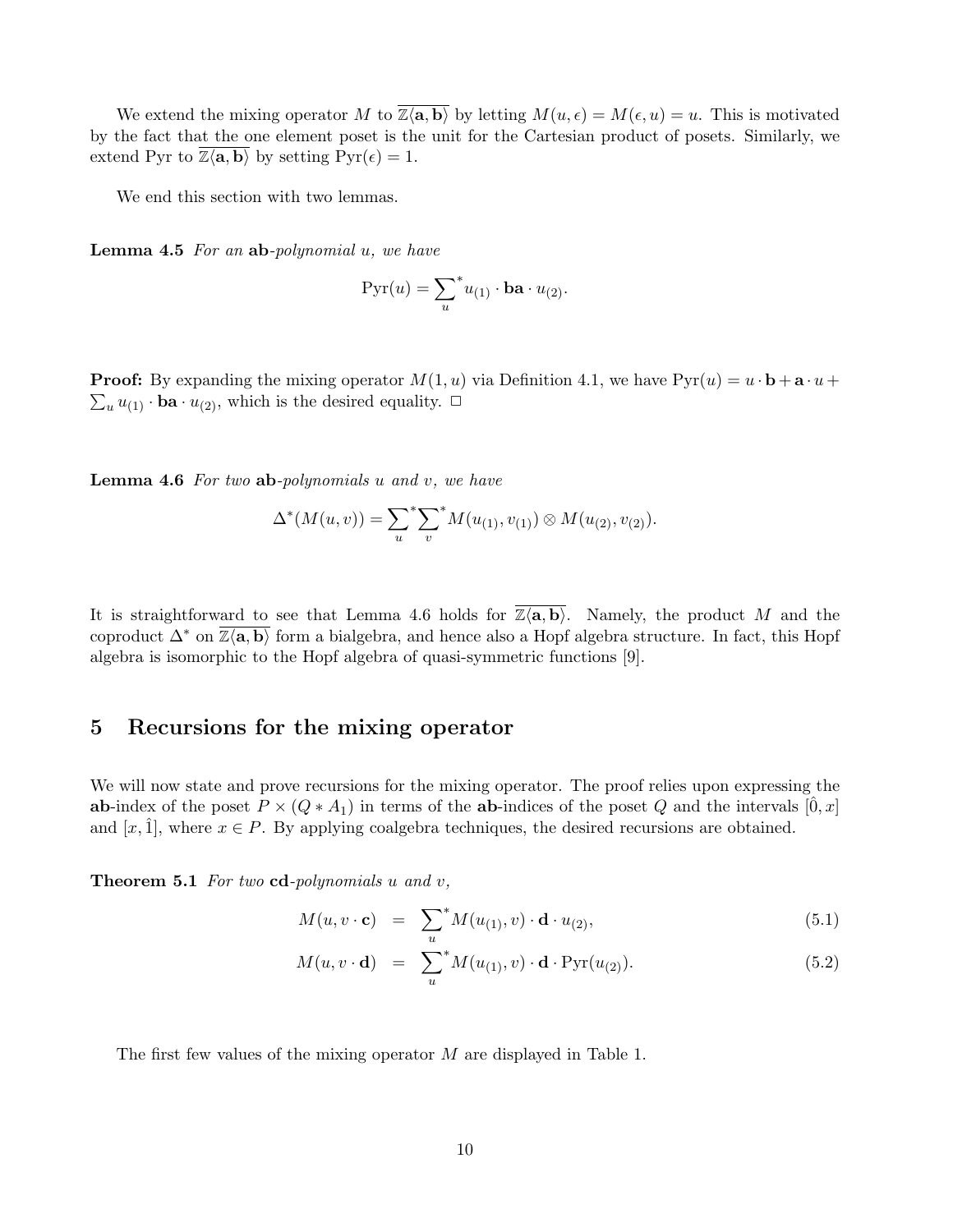|            | $u \mid v \mid M(u,v)$                                                                                                                                                                                                                                                                                      |
|------------|-------------------------------------------------------------------------------------------------------------------------------------------------------------------------------------------------------------------------------------------------------------------------------------------------------------|
| $1 \mid 1$ | $\mathbf{c}$                                                                                                                                                                                                                                                                                                |
|            | $1 \mid c \mid c^2 + d$                                                                                                                                                                                                                                                                                     |
|            | $\begin{array}{c c} 1 & c^2 & c^3 + cd + dc \\ 1 & d & cd + dc \end{array}$                                                                                                                                                                                                                                 |
|            |                                                                                                                                                                                                                                                                                                             |
|            | $\mathbf{c} \mid \mathbf{c} \mid \mathbf{c}^3 + 2 \cdot \mathbf{cd} + 2 \cdot \mathbf{dc}$                                                                                                                                                                                                                  |
|            | $\int_{\mathbf{c}}^{\mathbf{c}}   \mathbf{c}^2   \mathbf{c}^4 + 2 \cdot \mathbf{c}^2 \mathbf{d} + 3 \cdot \mathbf{c} \mathbf{d} \mathbf{c} + 2 \cdot \mathbf{d} \mathbf{c}^2 + 2 \cdot \mathbf{d}^2$                                                                                                        |
|            | c d $\mathbf{c}$ d $\mathbf{c}^2$ d + 2 · cdc + dc <sup>2</sup> + 2 · d <sup>2</sup>                                                                                                                                                                                                                        |
|            | $\left[\mathbf{c}^2\mid \mathbf{c}^2\mid \mathbf{c}^5+2\cdot \mathbf{c}^3\mathbf{d}+4\cdot \mathbf{c}^2\mathbf{d}\mathbf{c}+4\cdot \mathbf{c}\mathbf{d}\mathbf{c}^2+2\cdot \mathbf{d}\mathbf{c}^3+4\cdot \mathbf{c}\mathbf{d}^2+4\cdot \mathbf{d}\mathbf{c}\mathbf{d}+4\cdot \mathbf{d}^2\mathbf{c}\right]$ |
|            | $\mathbf{c}^2$   $\mathbf{d}$   $\mathbf{c}^3\mathbf{d} + 2 \cdot \mathbf{c}^2\mathbf{d}\mathbf{c} + 2 \cdot \mathbf{c}\mathbf{d}\mathbf{c}^2 + \mathbf{d}\mathbf{c}^3 + 3 \cdot \mathbf{c}\mathbf{d}^2 + 2 \cdot \mathbf{d}\mathbf{c}\mathbf{d} + 3 \cdot \mathbf{d}^2\mathbf{c}$                          |
|            | d   d   c <sup>2</sup> dc + cdc <sup>2</sup> + 2 · cd <sup>2</sup> + 2 · dcd + 2 · d <sup>2</sup> c                                                                                                                                                                                                         |

Table 1: The mixing operator  $M(u, v)$  computed for **cd**-monomials of low degree.

**Example 5.2** As an example, we compute the mixing operators  $M(\mathbf{dc}, \mathbf{c})$  and  $M(\mathbf{dc}, \mathbf{d})$ . Recall that  $\Delta^*(\mathbf{dc}) = \epsilon \otimes \mathbf{dc} + 1 \otimes \mathbf{c}^2 + \mathbf{c} \otimes \mathbf{c} + 2 \cdot \mathbf{d} \otimes 1 + \mathbf{dc} \otimes \epsilon.$  Then

$$
M(\mathbf{dc}, 1 \cdot \mathbf{c}) = M(\epsilon, 1) \cdot \mathbf{d} \cdot \mathbf{dc} + M(1, 1) \cdot \mathbf{d} \cdot \mathbf{c}^2 + M(\mathbf{c}, 1) \cdot \mathbf{d} \cdot \mathbf{c}
$$
  
+ 2 \cdot M(\mathbf{d}, 1) \cdot \mathbf{d} \cdot 1 + M(\mathbf{dc}, 1) \cdot \mathbf{d} \cdot \epsilon  
= \mathbf{c}^2 \mathbf{dc} + 2 \cdot \mathbf{cd} \mathbf{c}^2 + \mathbf{dc}^3 + \mathbf{cd}^2 + \mathbf{dc} \mathbf{d} + 3 \cdot \mathbf{d}^2 \mathbf{c},  

$$
M(\mathbf{dc}, 1 \cdot \mathbf{d}) = M(\epsilon, 1) \cdot \mathbf{d} \cdot \text{Pyr}(\mathbf{dc}) + M(1, 1) \cdot \mathbf{d} \cdot \text{Pyr}(\mathbf{c}^2) + M(\mathbf{c}, 1) \cdot \mathbf{d} \cdot \text{Pyr}(\mathbf{c})
$$
  
+ 2 \cdot M(\mathbf{d}, 1) \cdot \mathbf{d} \cdot \text{Pyr}(1) + M(\mathbf{dc}, 1) \cdot \mathbf{d} \cdot \text{Pyr}(\epsilon)  
= \mathbf{c}^2 \mathbf{dc}^2 + \mathbf{cd} \mathbf{c}^3 + \mathbf{c}^2 \mathbf{d}^2 + 2 \cdot \mathbf{cd} \mathbf{cd} + 3 \cdot \mathbf{cd}^2 \mathbf{c} + \mathbf{dc}^2 \mathbf{d}  
+ 3 \cdot \mathbf{dc} \mathbf{dc} + 2 \cdot \mathbf{d}^2 \mathbf{c}^2 + 3 \cdot \mathbf{d}^3.

**Example 5.3** The cd-index of the free join of an  $m$ -gon with an  $n$ -gon is calculated as follows.

$$
\Psi(P_m \bigotimes P_n) = M(\mathbf{c}^2 + (m-2) \cdot \mathbf{d}, \mathbf{c}^2 + (n-2) \cdot \mathbf{d})
$$
  
\n
$$
= M(\mathbf{c}^2, \mathbf{c}^2) + (m+n-4) \cdot M(\mathbf{c}^2, \mathbf{d}) + (n-2) \cdot (m-2) \cdot M(\mathbf{d}, \mathbf{d})
$$
  
\n
$$
= \mathbf{c}^5 + 2 \cdot \mathbf{c}^3 \mathbf{d} + 4 \cdot \mathbf{c}^2 \mathbf{d} \mathbf{c} + 4 \cdot \mathbf{c} \mathbf{d} \mathbf{c}^2 + 2 \cdot \mathbf{d} \mathbf{c}^3 + 4 \cdot \mathbf{c} \mathbf{d}^2 + 4 \cdot \mathbf{d} \mathbf{c} \mathbf{d} + 4 \cdot \mathbf{d}^2 \mathbf{c}
$$
  
\n
$$
+ (m+n-4) \cdot (\mathbf{c}^3 \mathbf{d} + 2 \cdot \mathbf{c}^2 \mathbf{d} \mathbf{c} + 2 \cdot \mathbf{c} \mathbf{d} \mathbf{c}^2 + \mathbf{d} \mathbf{c}^3 + 3 \cdot \mathbf{c} \mathbf{d}^2 + 2 \cdot \mathbf{d} \mathbf{c} \mathbf{d} + 3 \cdot \mathbf{d}^2 \mathbf{c})
$$
  
\n
$$
+ (n-2) \cdot (m-2) \cdot (\mathbf{c}^2 \mathbf{d} \mathbf{c} + \mathbf{c} \mathbf{d} \mathbf{c}^2 + 2 \cdot \mathbf{c} \mathbf{d}^2 + 2 \cdot \mathbf{d} \mathbf{c} \mathbf{d} + 2 \cdot \mathbf{d}^2 \mathbf{c}).
$$

From the recursions in Theorem 5.1, we obtain results about the coefficients of the cd-polynomial  $M(u, v)$ .

**Proposition 5.4** For two cd-monomials u and v, let m be the number of  $d$ 's in u and n be the number of  $\mathbf d$ 's in v. Then every  $\mathbf c\mathbf d$ -monomial in the expansion of  $M(u, v)$  has a non-negative coefficient and contains at least  $\max(m, n)$  number of **d**'s.

**Proof:** The cd-polynomial  $M(u, v)$  can be computed using the operation Pyr and the recursions in Theorem 5.1. In all of these expressions there are only positive terms. Hence all the coefficients are non-negative.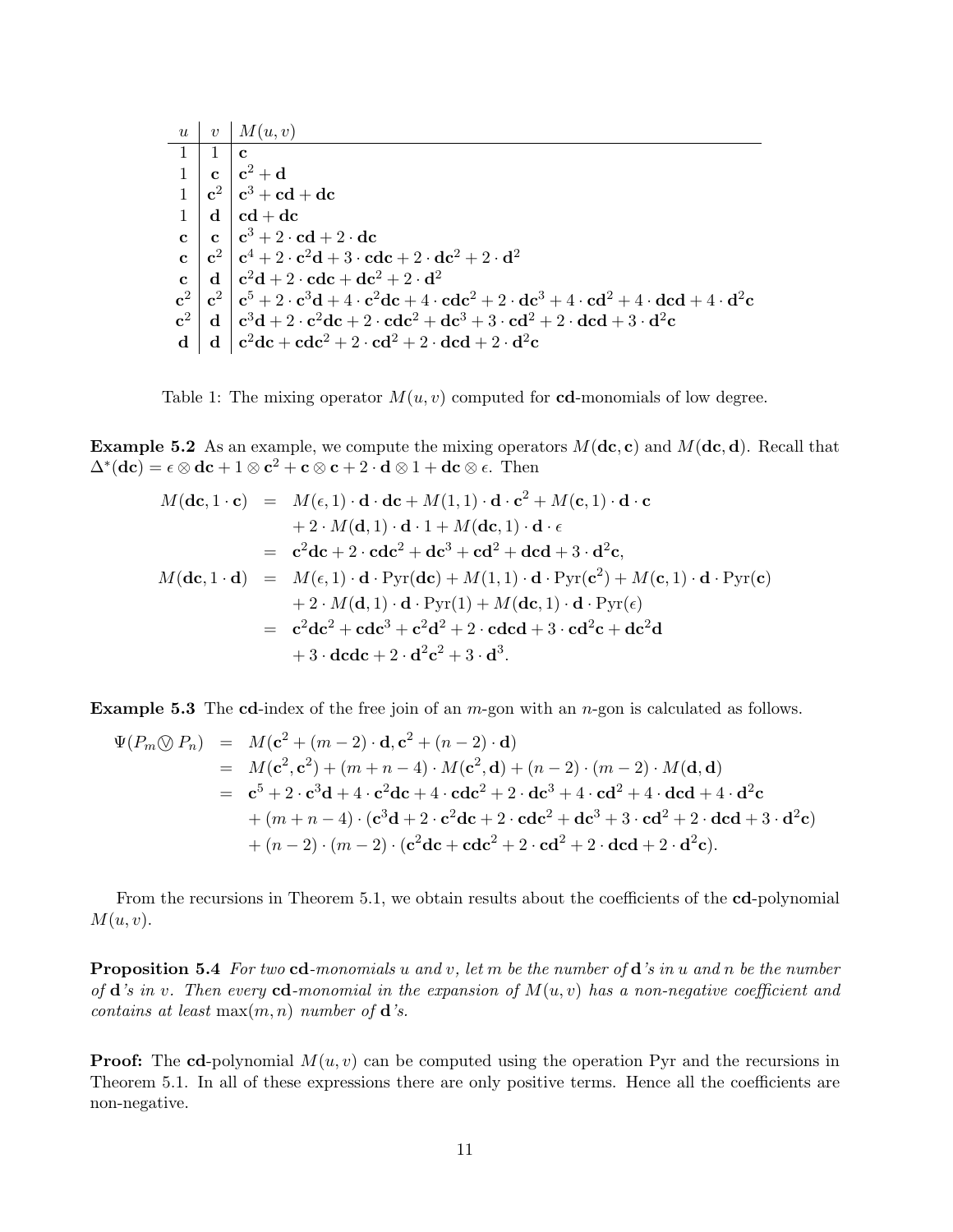For the second result, by symmetry of the mixing operator it is enough to prove that any monomial in  $M(u, v)$  contains at least n d's. We prove this by induction on the degree of v. In the base case  $v = 1$  there is nothing to prove. Assume that the statement holds for v, and we will prove it for  $v \cdot c$ and  $v \cdot d$ . In identity (5.1) every term contains at least n number of d's, which completes the case  $v \cdot c$ . Similarly, every term in (5.2) contains at least  $n+1$  number of **d**'s, which completes the second case.  $\square$ 

To prove Theorem 5.1, we begin by observing that the mixing operator commutes with the involution  $\overline{\cdot}$ .

**Lemma 5.5** For two ab-polynomials u and  $v$ ,

$$
\overline{M(u,v)} = M(\overline{u}, \overline{v}).
$$

**Proof:** For  $r \in \{1,2\}$  define  $\overline{r} = 3 - r$ . We claim that  $\overline{M_{r,s,n}(u,v)} = M_{\overline{r},\overline{s},n}(\overline{v},\overline{u})$ . This is straightforward to prove by induction on n. By summing over all  $(r, s, n)$  in the index set I, we obtain  $M(u, v) = M(\overline{v}, \overline{u})$ , which in turn equals  $M(\overline{u}, \overline{v})$ .  $\Box$ 

Recall that  $A_r$  denotes the graded poset of rank 2 having r atoms. We denote these r atoms by  $a_1, \ldots, a_r$ . In the following proposition, we work with the special case  $r = 1$ .

**Proposition 5.6** For two graded posets  $P$  and  $Q$ , we have

$$
\Psi(P \times (Q * A_1)) = \Psi(P \times Q) \cdot \mathbf{a} + \sum_{x \in P, \hat{0} \le x < \hat{1}} \Psi([\hat{0}, x] \times Q) \cdot \mathbf{a} \mathbf{b} \cdot \Psi([x, \hat{1}]).
$$

**Proof:** We consider the poset  $Q * A_1$  which is the poset Q with a new rank added consisting solely of the element  $a_1$ . This is now the only coatom of  $Q \ast A_1$ . Observe that the interval  $[0, a_1]$  in  $Q \ast A_1$  is isomorphic to the poset Q.

For a chain c in the poset  $P \times (Q * A_1)$ , we write it as  $c = \{(0, 0) = (x_0, y_0) < (x_1, y_1) < \cdots <$  $(x_k, y_k) = (\hat{1}, \hat{1})\}.$  Let i be the smallest index such that  $y_i = \hat{1}$ . Let  $x = x_i$ . Two cases now occur.

(1) The case  $0 \leq x < 1$ . Consider the element  $(x, a_1)$  in  $P \times (Q * A_1)$ . It may or may not be in the chain c. Let c' be the chain  $c - \{(x, a_1)\}\$  and let c'' be the chain  $c \cup \{(x, a_1)\}\$ . The weights of the chains  $c'$  and  $c''$  are

$$
w(c') = w_{[\hat{0},x] \times Q}(c_1) \cdot (\mathbf{a} - \mathbf{b}) \cdot \mathbf{b} \cdot w_{[x,\hat{1}]}(c_2),
$$
  
\n
$$
w(c'') = w_{[\hat{0},x] \times Q}(c_1) \cdot \mathbf{b} \cdot \mathbf{b} \cdot w_{[x,\hat{1}]}(c_2),
$$
  
\n
$$
w(c') + w(c'') = w_{[\hat{0},x] \times Q}(c_1) \cdot \mathbf{a} \cdot \mathbf{b} \cdot w_{[x,\hat{1}]}(c_2),
$$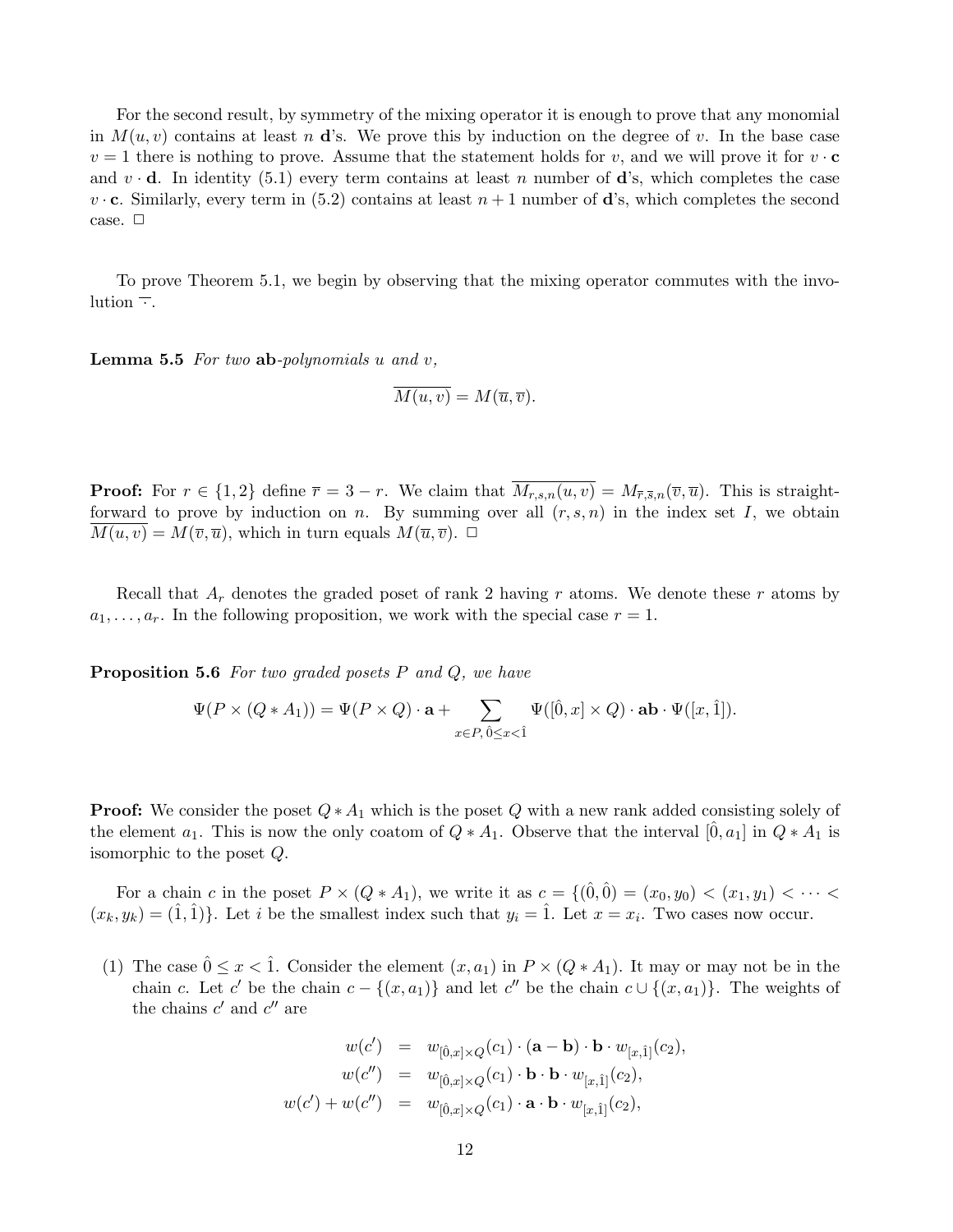where  $c_1$  is the chain c restricted to  $[\hat{0}, x] \times Q$  and  $c_2$  is the chain c restricted to the interval  $[(x, \hat{1}_Q),(\hat{1}_P, \hat{1}_Q)] \cong [x, \hat{1}]$ . Thus summing over all chains c such that  $\hat{0} \leq x < \hat{1}$ , we obtain

$$
\sum_{c \,:\, \hat{0} \leq x < \hat{1}} w(c) = \sum_{\hat{0} \leq x < \hat{1}} \Psi([\hat{0}, x] \times Q) \cdot \mathbf{a} \cdot \mathbf{b} \cdot \Psi([x, \hat{1}]). \tag{5.3}
$$

(2) The case  $x = \hat{1}$ . Consider the element  $(\hat{1}, a_1)$  in  $P \times (Q * A_1)$ . It may or may not be in the chain c. Let c' be the chain  $c - \{(1, a_1)\}\$  and let c'' be the chain  $c \cup \{(\hat{1}, a_1)\}\$ . In this case the weights of the chains  $c'$  and  $c''$  are

$$
w(c') = w_{P \times Q}(c_1) \cdot (\mathbf{a} - \mathbf{b}),
$$
  
\n
$$
w(c'') = w_{P \times Q}(c_1) \cdot \mathbf{b},
$$
  
\n
$$
w(c') + w(c'') = w_{P \times Q}(c_1) \cdot \mathbf{a},
$$

where  $c_1$  is the chain c restricted to the poset  $P \times Q$ . Summing over all chains c with  $x = \hat{1}$ , we obtain

$$
\sum_{c \,:\, x=\hat{1}} w(c) = \Psi(P \times Q) \cdot \mathbf{a}.\tag{5.4}
$$

Adding equations (5.3) and (5.4), we obtain the desired identity.  $\Box$ 

The more general case of Proposition 5.6 we simply state without proof as the result is not needed in this section. Let  $\mathbf{c}_r$  denote  $\mathbf{a} + (r-1) \cdot \mathbf{b}$  and  $\mathbf{d}_r$  denote  $\mathbf{a} \mathbf{b} + (r-1) \cdot \mathbf{b} \mathbf{a}$ . Via a more careful chain argument, one may prove the following proposition.

**Proposition 5.7** For two graded posets  $P$  and  $Q$ , we have

$$
\Psi(P \times (Q * A_r)) = \Psi(P \times Q) \cdot \mathbf{c}_r + \sum_{\hat{0} \le x < \hat{1}} \Psi([\hat{0}, x] \times Q) \cdot \mathbf{d}_r \cdot \Psi([x, \hat{1}]).
$$

Proposition 5.8 For two ab-polynomials u and v,

$$
M(u, v \cdot \mathbf{a}) = \sum_{u}^{*} M(u_{(1)}, v) \cdot \mathbf{a} \mathbf{b} \cdot u_{(2)}, \qquad (5.5)
$$

$$
M(u, v \cdot \mathbf{b}) = \sum_{u}^{*} M(u_{(1)}, v) \cdot \mathbf{b} \mathbf{a} \cdot u_{(2)}.
$$
 (5.6)

Proof: Rewrite the identity in Proposition 5.6 as

$$
\Psi(P \times (Q * A_1)) = \sum_{x \in P, \hat{0} \le x \le \hat{1}} \Psi([\hat{0}, x] \times Q) \cdot \mathbf{ab} \cdot \Psi([x, \hat{1}])
$$

$$
= \sum_{P}^* \Psi(P_{(1)} \times Q) \cdot \mathbf{ab} \cdot \Psi(P_{(2)}).
$$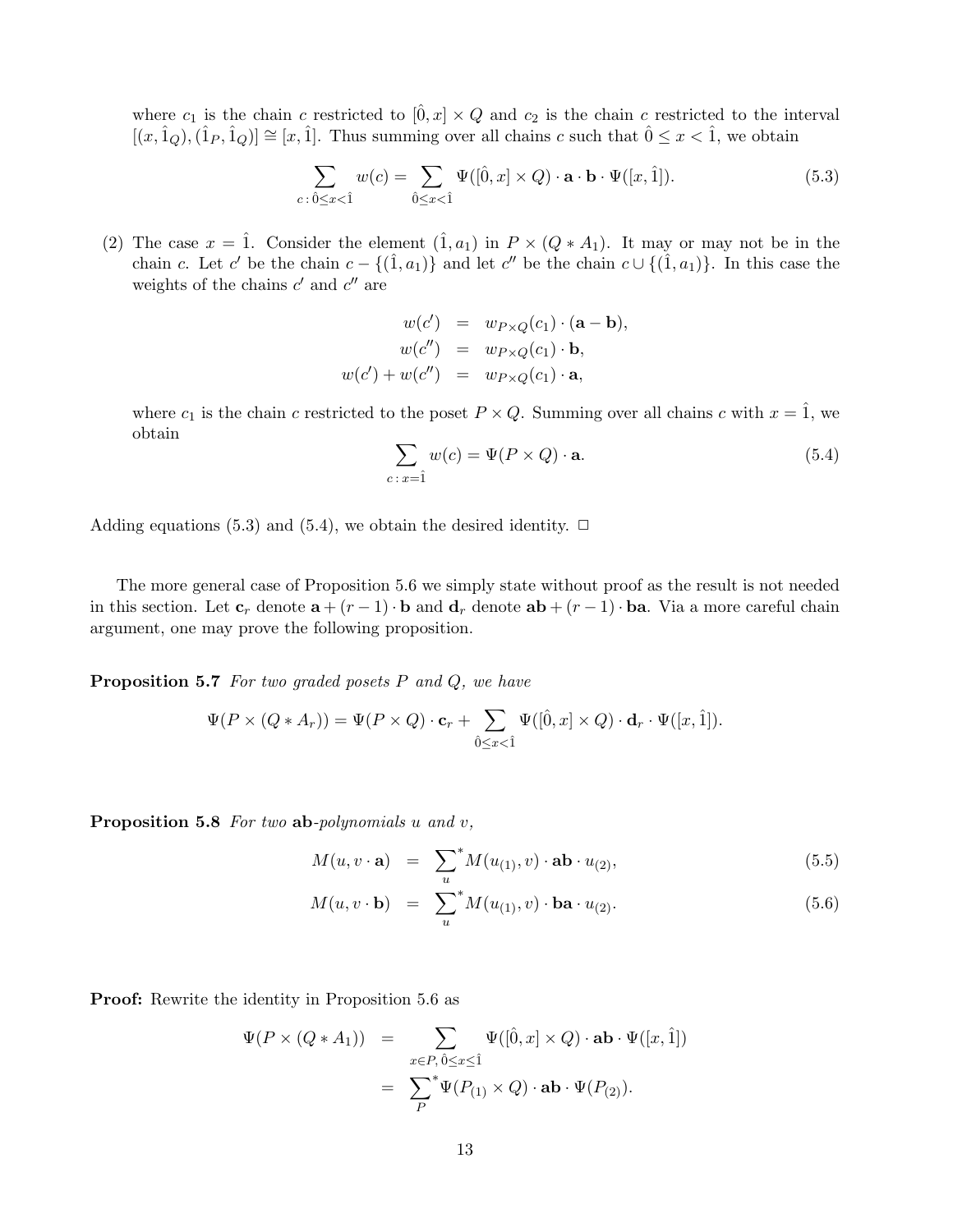Letting  $u = \Psi(P)$  and  $v = \Psi(Q)$  and using the fact that  $\Psi$  is a coalgebra homomorphism, we obtain identity (5.5). Since  $\Psi$  is surjective, we know this identity holds for all ab-polynomials u and v. Identity (5.6) follows by applying the involution  $\overline{\phantom{a}}$  to (5.5) and using Lemma 5.5.  $\Box$ 

Proof of Theorem 5.1: By adding the two identities (5.5) and (5.6) in Proposition 5.8, we obtain (5.1). By applying Proposition 5.8 twice to the expression  $M(u, v \cdot ab)$ , and using the coassociativity of  $\Delta^*$  and Lemma 4.5, we have:

$$
M(u, v \cdot \mathbf{ab}) = \sum_{u}^{*} M(u_{(1)}, v \cdot \mathbf{a}) \cdot \mathbf{ba} \cdot u_{(2)}
$$
  
= 
$$
\sum_{u}^{*} M(u_{(1)}, v) \cdot \mathbf{ab} \cdot u_{(2)} \cdot \mathbf{ba} \cdot u_{(3)}
$$
  
= 
$$
\sum_{u}^{*} M(u_{(1)}, v) \cdot \mathbf{ab} \cdot \text{Pyr}(u_{(2)}).
$$
 (5.7)

Observe that  $u_{(2)}$  may be the element  $\epsilon$ . However, since it is adjacent to two **b**'s, the associative law (3.4) holds. By applying the involution  $\overline{\cdot}$ , we obtain

$$
M(u, v \cdot \mathbf{ba}) = \sum_{u}^{*} M(u_{(1)}, v) \cdot \mathbf{ba} \cdot \text{Pyr}(u_{(2)}).
$$
 (5.8)

Identity (5.2) in Theorem 5.1 follows by adding identities (5.7) and (5.8).  $\Box$ 

# 6 The Cartesian product of polytopes

In this section and the next we show how to compute the **cd**-index of the Cartesian product of two polytopes given the cd-index of each polytope.

Let V be an m-dimensional polytope and W an n-dimensional polytope. The Cartesian product of the polytopes V and W is the  $(m+n)$ -dimensional polytope

$$
V \times W = \{ (x_1, \ldots, x_{m+n}) \in \mathbb{R}^{m+n} : (x_1, \ldots, x_m) \in V, (x_{m+1}, \ldots, x_{m+n}) \in W \}.
$$

Let P and Q be two graded posets. The diamond product  $P \circ Q$  is the graded poset  $(P - \{0\}) \times$  $(Q - \{\hat{0}\}) \cup \{\hat{0}\}.$  This product on posets corresponds to the Cartesian product of polytopes, that is,  $\mathcal{L}(V \times W) = \mathcal{L}(V) \diamond \mathcal{L}(W)$ ; see Kalai [16]. Observe that  $B_1$ , the unique graded poset of rank 1, is the identity under the diamond product, that is,  $P \circ B_1 = P$  for all posets P. This corresponds to the fact that the zero-dimensional polytope consisting of a single point is the identity under the Cartesian product of polytopes.

Let  $\kappa$  be an algebra map from the algebra  $\mathbb{Z}\langle a, b \rangle$  to itself defined by  $\kappa(a) = a - b$  and  $\kappa(b) = 0$ . Observe that  $\kappa$  applied to an ab-monomial u is equal to zero if u contains the letter **b**. Also we have  $\kappa(\mathbf{a}^n) = (\mathbf{a} - \mathbf{b})^n$ . Hence for a poset P of rank  $n + 1$ , we obtain  $\kappa(\Psi(P)) = (\mathbf{a} - \mathbf{b})^n$ . Extend  $\kappa$  to  $\mathbb{Z}\langle \mathbf{a}, \mathbf{b} \rangle$  by  $\kappa(\epsilon) = 0$ .

The next definition is from [13, Section 10].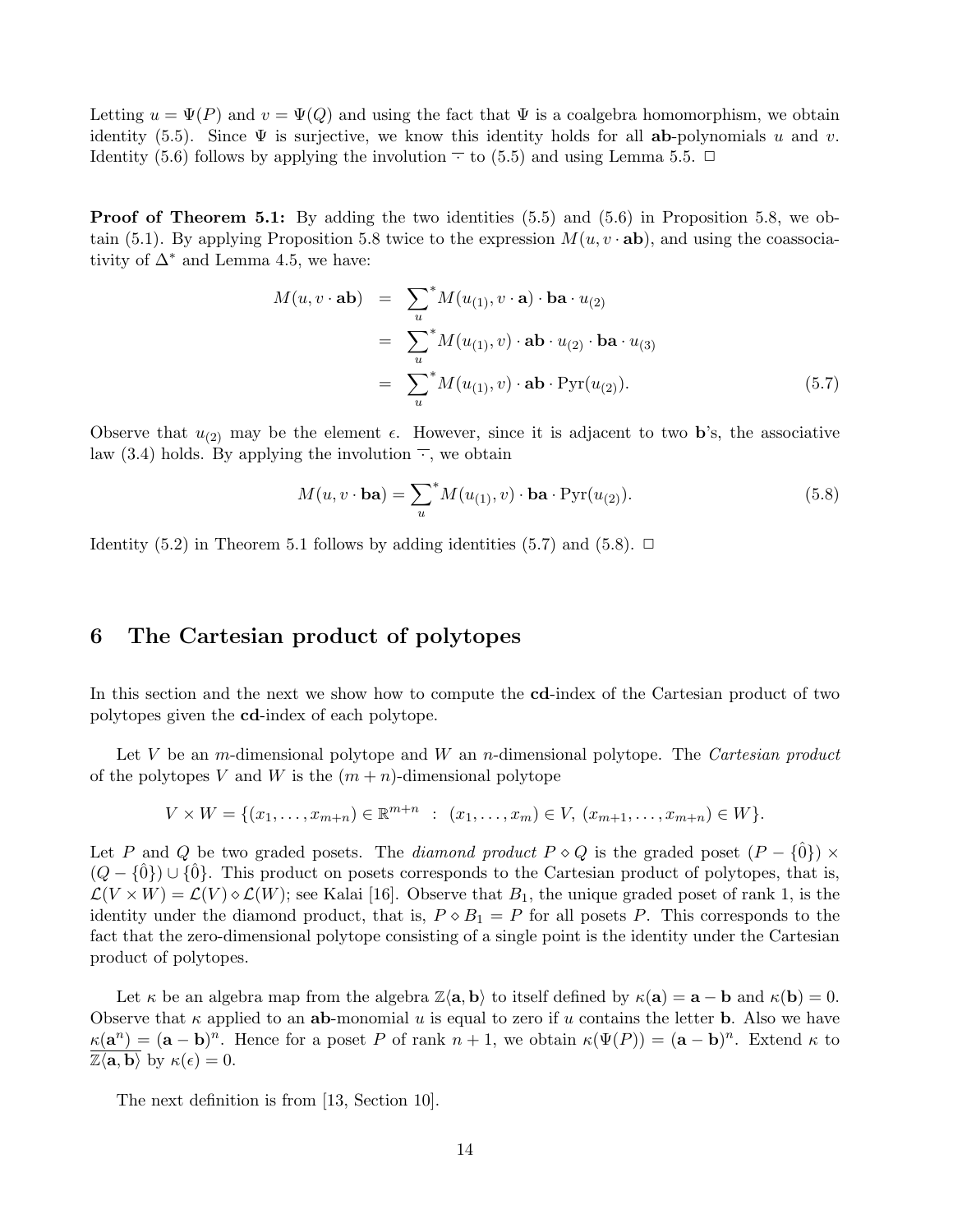**Definition 6.1** Define the bilinear operator  $N : \overline{\mathbb{Z} \langle \mathbf{a}, \mathbf{b} \rangle} \times \overline{\mathbb{Z} \langle \mathbf{a}, \mathbf{b} \rangle} \longrightarrow \overline{\mathbb{Z} \langle \mathbf{a}, \mathbf{b} \rangle}$  by the identity

$$
N(u, v) = \sum_{u}^{*} \sum_{v}^{*} \kappa(u_{(1)}) \cdot \kappa(v_{(1)}) \cdot \mathbf{b} \cdot M(u_{(2)}, v_{(2)}).
$$

**Proposition 6.2 (Ehrenborg-Readdy)** Let P and Q be two graded posets. Then the  $ab$ -index of the diamond product  $P \diamond Q$  is given by

$$
\Psi(P \diamond Q) = N(\Psi(P), \Psi(Q)).
$$

Hence for two polytopes V and W, the cd-index of the Cartesian product  $V \times W$  is given by

$$
\Psi(V \times W) = N(\Psi(V), \Psi(W)).
$$

Similar to Corollary 4.3 and its proof, we obtain the following result.

**Corollary 6.3** The bilinear operator N has 1 as its identity element, and is commutative and associative, that is,

$$
N(u,1) = u,N(u, v) = N(v, u),N(u, N(v, w)) = N(N(u, v), w).
$$

for any three **ab**-polynomials u, v and w. Also it satisfies  $N(u, \epsilon) = 0$ .

# 7 Recursion for the Cartesian product

We will now state and prove recursions for the bilinear operator  $N$ . The proof follows the same outline as the proof of Theorem 5.1. However, this time we have to study the more complicated poset  $P \diamond (Q * A_r)$  when r is not necessarily equal to 1.

**Theorem 7.1** For two cd-polynomials u and v, the bilinear operator N satisfies the following recursions:

$$
N(u, v \cdot \mathbf{c}) = \sum_{u}^{*} N(u_{(1)}, v) \cdot \mathbf{d} \cdot u_{(2)}, \qquad (7.1)
$$

$$
N(u, v \cdot \mathbf{d}) = \sum_{u}^{*} N(u_{(1)}, v) \cdot \mathbf{d} \cdot \text{Pyr}(u_{(2)}).
$$
 (7.2)

The first few values of the operator N are displayed in Table 2.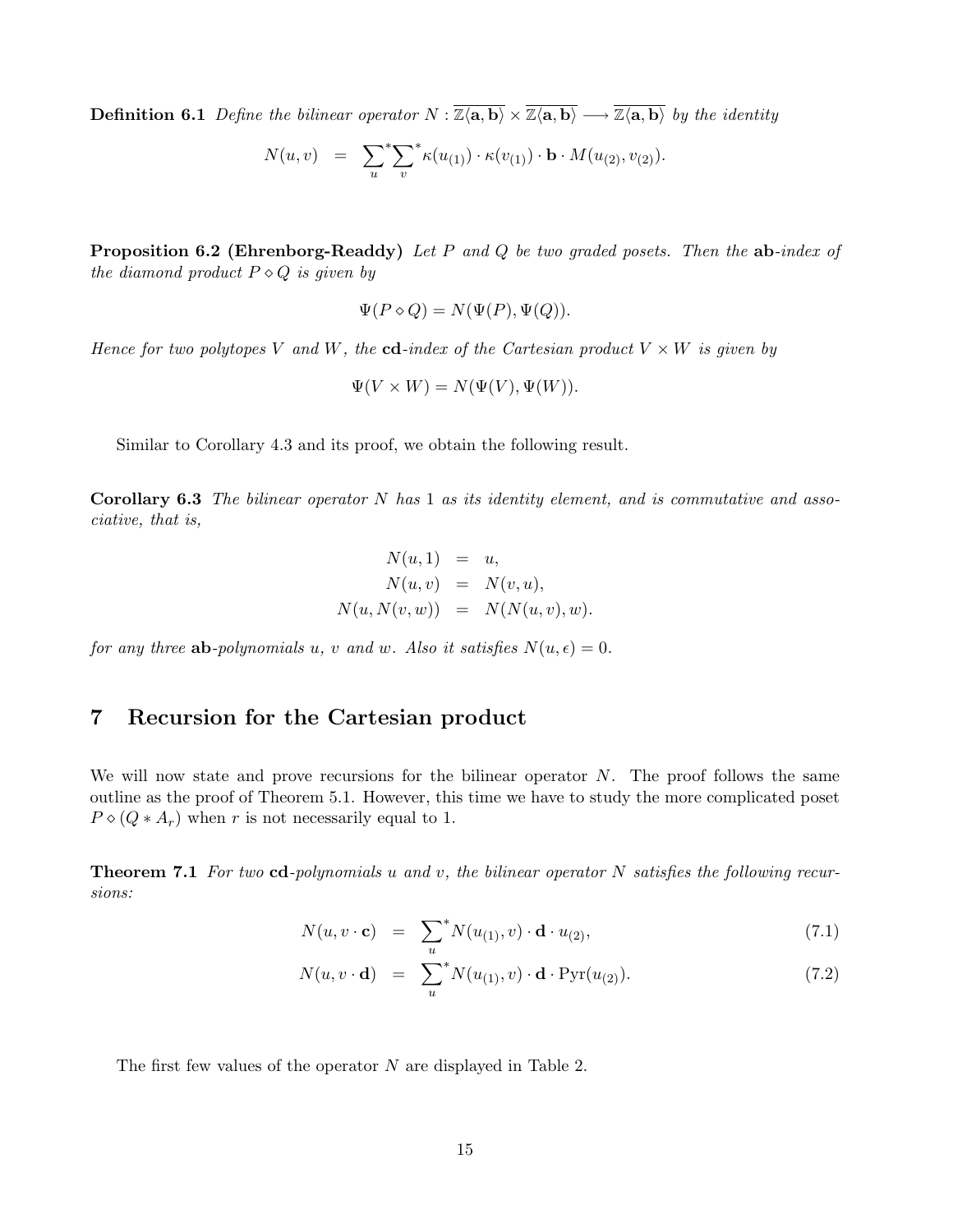|  | $u \mid v \mid N(u,v)$ |
|--|------------------------|
|  |                        |
|  |                        |
|  |                        |
|  |                        |
|  |                        |
|  |                        |

Table 2: The operator  $N(u, v)$  computed for **cd**-monomials of low degree.

**Example 7.2** The expressions  $N(\textbf{dc}, \textbf{c})$  and  $N(\textbf{dc}, \textbf{d})$  are computed as follows.

$$
N(\mathbf{dc}, 1 \cdot \mathbf{c}) = N(1, 1) \cdot \mathbf{d} \cdot \mathbf{c}^2 + N(\mathbf{c}, 1) \cdot \mathbf{d} \cdot \mathbf{c} + 2 \cdot N(\mathbf{d}, 1) \cdot \mathbf{d} \cdot 1 + N(\mathbf{dc}, 1) \cdot \mathbf{d} \cdot \epsilon
$$
  
\n
$$
= \mathbf{cdc} + 2 \cdot \mathbf{dc}^2 + 2 \cdot \mathbf{d}^2,
$$
  
\n
$$
N(\mathbf{dc}, 1 \cdot \mathbf{d}) = N(1, 1) \cdot \mathbf{d} \cdot \text{Pyr}(\mathbf{c}^2) + N(\mathbf{c}, 1) \cdot \mathbf{d} \cdot \text{Pyr}(\mathbf{c})
$$
  
\n
$$
+ 2 \cdot N(\mathbf{d}, 1) \cdot \mathbf{d} \cdot \text{Pyr}(1) + N(\mathbf{dc}, 1) \cdot \mathbf{d} \cdot \text{Pyr}(\epsilon)
$$
  
\n
$$
= \mathbf{cdc}^2 + \mathbf{dc}^3 + \mathbf{cd}^2 + 2 \cdot \mathbf{dcd} + 3 \cdot \mathbf{d}^2 \mathbf{c}.
$$

**Example 7.3** The cd-index of the Cartesian product of an  $n$ -gon with an  $m$ -gon is calculated as follows.

$$
N(c2 + (n - 2) \cdot d, c2 + (m - 2) \cdot d) = c4 + 2 \cdot c2d + 4 \cdot cdc + 2 \cdot dc2 + 4 \cdot d2+ (n + m - 4) \cdot (c2d + 2 \cdot cdc + 2 \cdot dc2 + 2 \cdot d2)+ (n - 2) \cdot (m - 2) \cdot (cdc + dc2 + 2 \cdot d2).
$$

Similar to Proposition 5.4, we obtain a statement giving a lower bound on the number of d's appearing in  $N(u, v)$ .

**Proposition 7.4** For two cd-monomials u and v, let m be the number of  $d$ 's in u and n be the number of  $\mathbf d$ 's in v. Then every monomial in the expansion of  $N(u, v)$  has a non-negative coefficient and contains at least  $\max(m, n)$  number of **d**'s.

In order to obtain a recursion for the operator  $N$ , we will generalize [12, Proposition 5.3] and [13, Proposition 4.3]. This will be done in the spirit of Proposition 5.7.

**Proposition 7.5** For two graded posets  $P$  and  $Q$ , we have that

$$
\Psi(P \diamond (Q * A_r)) = \Psi(P \diamond Q) \cdot \mathbf{c}_r + \sum_{\hat{0} < x < \hat{1}} \Psi([\hat{0}, x] \diamond Q) \cdot \mathbf{d}_r \cdot \Psi([x, \hat{1}]).
$$

**Proof:** Consider the poset  $Q * A_r$ . Recall this is the poset Q together with a new rank consisting of the elements  $a_1, \ldots, a_r$  forming the r coatoms of the poset  $Q * A_r$ .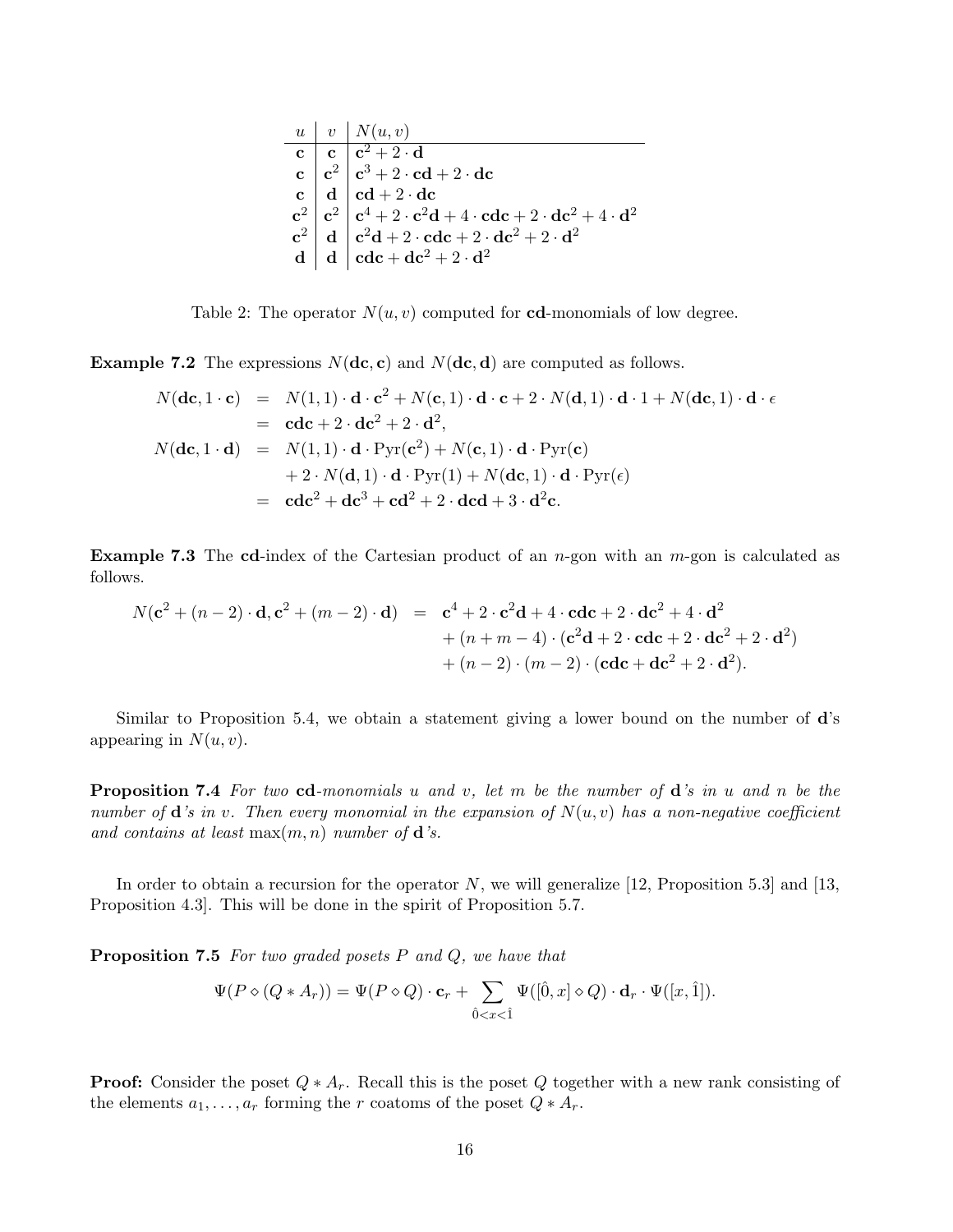For c a chain in the poset  $P \circ (Q * A_r)$ , we write it as  $c = \{\hat{0} < (x_1, y_1) < \cdots < (x_k, y_k) = (\hat{1}, \hat{1})\}.$ Let i be the smallest index such that  $y_i = 1$ . Two cases occur, each having two subcases.

(1) Assume that  $i \geq 2$ , that is,  $y_{i-1}$  exists, and  $y_{i-1} \in \{a_1, \ldots, a_{r-1}\}$ . Let  $x = x_{i-1}$ . The first subcase is  $0 < x < 1$ . The element  $(x, 1)$  may or may not be in the chain c. Let c' be the chain without this element, that is,  $c' = c - \{(x, \hat{1})\}$  and let  $c''$  be the chain with this element, that is,  $c'' = c \cup \{(x, \hat{1})\}.$  The weights of chains  $c'$  and  $c''$  are then

$$
\begin{array}{rcl} w(c') & = & w_{[\hat{0},x]\diamond Q}(c_1)\cdot {\bf b}\cdot ({\bf a}-{\bf b})\cdot w_{[x,\hat{1}]}(c_2), \\ w(c'') & = & w_{[\hat{0},x]\diamond Q}(c_1)\cdot {\bf b}\cdot {\bf b}\cdot w_{[x,\hat{1}]}(c_2), \\ w(c') + w(c'') & = & w_{[\hat{0},x]\diamond Q}(c_1)\cdot {\bf b}\cdot {\bf a}\cdot w_{[x,\hat{1}]}(c_2), \end{array}
$$

where  $c_1$  and  $c_2$  are the restrictions of c to the posets  $[\hat{0}, x] \diamond Q$  and  $[(x, \hat{1}_Q), (\hat{1}_P, \hat{1}_Q)] \cong [x, \hat{1}],$ respectively. The second subcase is  $x = \hat{1}$ . The weight of the chain c is then given by

$$
w(c) = w_{P\diamond Q}(c_1) \cdot \mathbf{b},
$$

where  $c_1$  is the restriction of the chain c to the poset  $P \diamond Q$ .

(2) The second case is  $i = 1$  or  $y_{i-1} \notin \{a_1, \ldots, a_{r-1}\}\$ , that is,  $y_{i-1}$  does not exist,  $y_{i-1} = a_r$  or  $y_{i-1} \in Q - \{\hat{0}, \hat{1}\}\.$  Let  $x = x_i$ . Consider the element  $(x, a_r)$ . It may or may not be in the chain c. Let c' be the chain  $c - \{(x, a_r)\}\$  and let c'' be  $c \cup \{(x, a_r)\}\$ . The first subcase is  $0 < x < 1$ . The weights of the chains  $c'$  and  $c''$  are then given by

$$
w(c') = w_{[\hat{0},x]\diamond Q}(c_1) \cdot (\mathbf{a} - \mathbf{b}) \cdot \mathbf{b} \cdot w_{[x,\hat{1}]}(c_2),
$$
  
\n
$$
w(c'') = w_{[\hat{0},x]\diamond Q}(c_1) \cdot \mathbf{b} \cdot \mathbf{b} \cdot w_{[x,\hat{1}]}(c_2),
$$
  
\n
$$
w(c') + w(c'') = w_{[\hat{0},x]\diamond Q}(c_1) \cdot \mathbf{a} \cdot \mathbf{b} \cdot w_{[x,\hat{1}]}(c_2).
$$

As in the first case,  $c_1$  and  $c_2$  are the restrictions to the posets  $[0, x] \diamond Q$  and  $[x, 1]$ . The second subcase is  $x = \hat{1}$ . The weights of the chains c' and c'' are then given by

$$
w(c') = w_{P\diamond Q}(c_1) \cdot (\mathbf{a} - \mathbf{b}),
$$
  
\n
$$
w(c'') = w_{P\diamond Q}(c_1) \cdot \mathbf{b},
$$
  
\n
$$
w(c') + w(c'') = w_{P\diamond Q}(c_1) \cdot \mathbf{a},
$$

where  $c_1$  is the restrictions to  $P \diamond Q$ .

Summing over all chains c in  $P \circ (Q * A_r)$ , we obtain

$$
\Psi(P \diamond (Q * A_r)) = \Psi(P \diamond Q) \cdot (\mathbf{a} + (r - 1) \cdot \mathbf{b}) \n+ \sum_{\hat{0} < x < \hat{1}} \Psi([\hat{0}, x] \diamond Q) \cdot (\mathbf{a} \mathbf{b} + (r - 1) \cdot \mathbf{b} \mathbf{a}) \cdot \Psi([x, \hat{1}]).
$$

Observe that the contribution from the first case has a factor of  $r - 1$  since there are  $r - 1$  choices for the element  $y_{i-1}$ .  $\Box$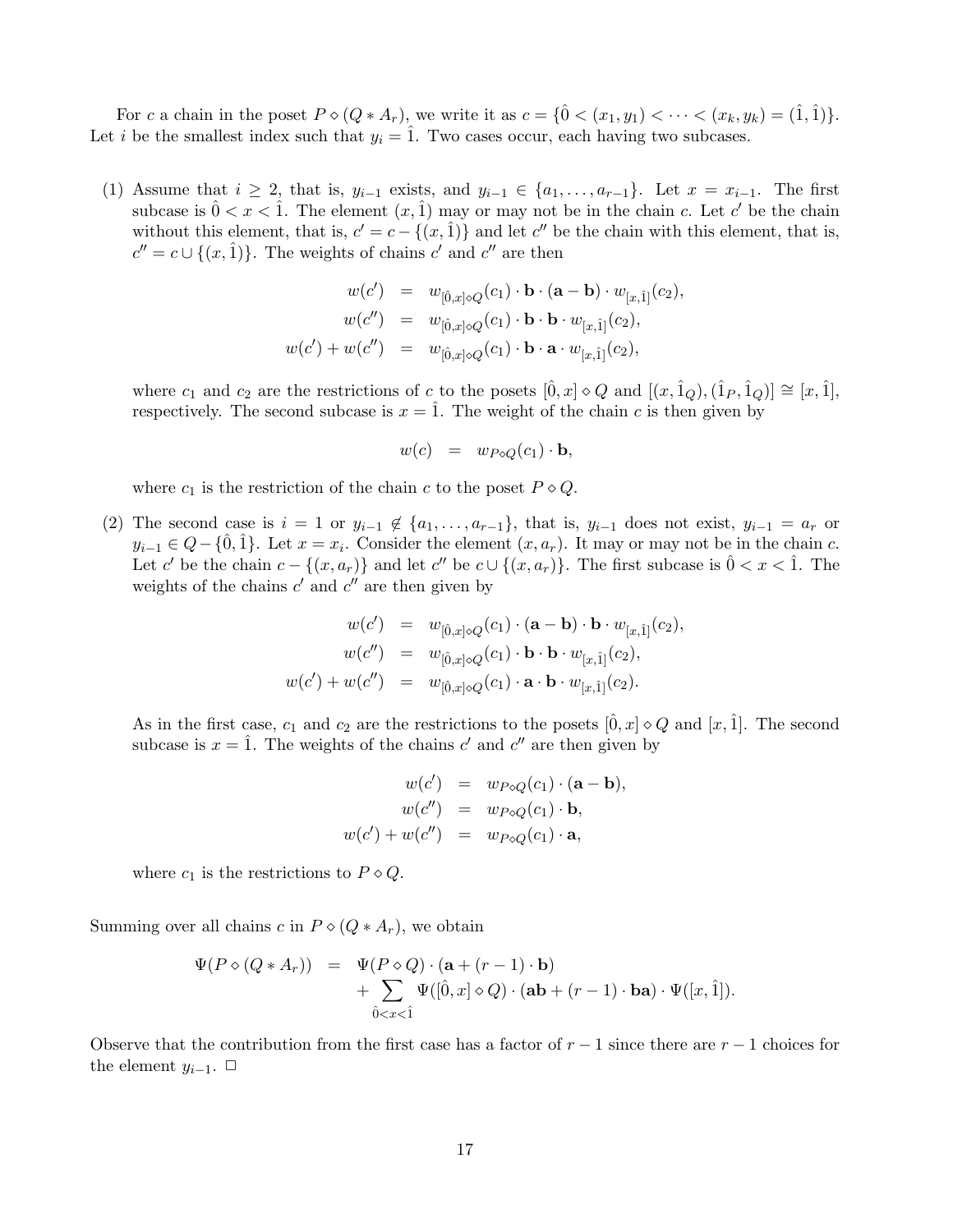Proposition 7.6 For ab-polynomials u and v,

$$
N(u, v \cdot \mathbf{a}) = \sum_{u}^{*} N(u_{(1)}, v) \cdot \mathbf{a} \mathbf{b} \cdot u_{(2)},
$$
  

$$
N(u, v \cdot \mathbf{b}) = \sum_{u}^{*} N(u_{(1)}, v) \cdot \mathbf{b} \mathbf{a} \cdot u_{(2)}.
$$

**Proof:** The proof is similar to the proof of Proposition 5.8. Let  $u = \Psi(P)$  and  $v = \Psi(Q)$  in Proposition 7.5. The first identity follows by setting  $r = 1$ . By observing that both sides in Proposition 7.5 are polynomials in the variable  $r$ , the second identity follows by extracting the linear term in  $r$ . Since  $\Psi$  is surjective, we know that the identities will hold for all **ab**-polynomials u and v.  $\Box$ 

An important corollary to Proposition 7.6 is the following.

Corollary  $7.7$  For two ab-polynomials  $u$  and  $v$ ,

$$
\overline{N(u,v)} = N(\overline{u}, \overline{v}).
$$

**Proof:** This is a straightforward induction argument on the degree of the variable  $v$ . The induction basis is  $v = 1$  which follows from Corollary 6.3. The induction steps  $v = w \cdot \mathbf{a}$  and  $v = w \cdot \mathbf{b}$  follow from Proposition 7.6.  $\Box$ 

**Proof of Theorem 7.1:** By adding the two identities in Proposition 7.6, we obtain the recursion (7.1). Now by applying Proposition 7.6 twice, we have

$$
N(u, v \cdot \mathbf{ab}) = \sum_{u}^{*} N(u_{(1)}, v \cdot \mathbf{a}) \cdot \mathbf{ba} \cdot u_{(2)}
$$
  
= 
$$
\sum_{u}^{*} N(u_{(1)}, v) \cdot \mathbf{ab} \cdot u_{(2)} \cdot \mathbf{ba} \cdot u_{(3)}
$$
  
= 
$$
\sum_{u}^{*} N(u_{(1)}, v) \cdot \mathbf{ab} \cdot \text{Pyr}(u_{(2)}).
$$
 (7.3)

Observe that  $u_{(2)}$  could be the element  $\epsilon$ . However, the associative law (3.4) holds since  $u_{(2)}$  is between two b's.

Apply the involution  $\overline{\cdot}$  to give

$$
N(u, v \cdot \mathbf{ba}) = \sum_{u}^{*} N(u_{(1)}, v) \cdot \mathbf{ba} \cdot \text{Pyr}(u_{(2)}).
$$
 (7.4)

By summing the two identities (7.3) and (7.4), we obtain the second recursion (7.2).  $\Box$ 

We end this section by listing a number of other identities that hold for the two bilinear operators M and N.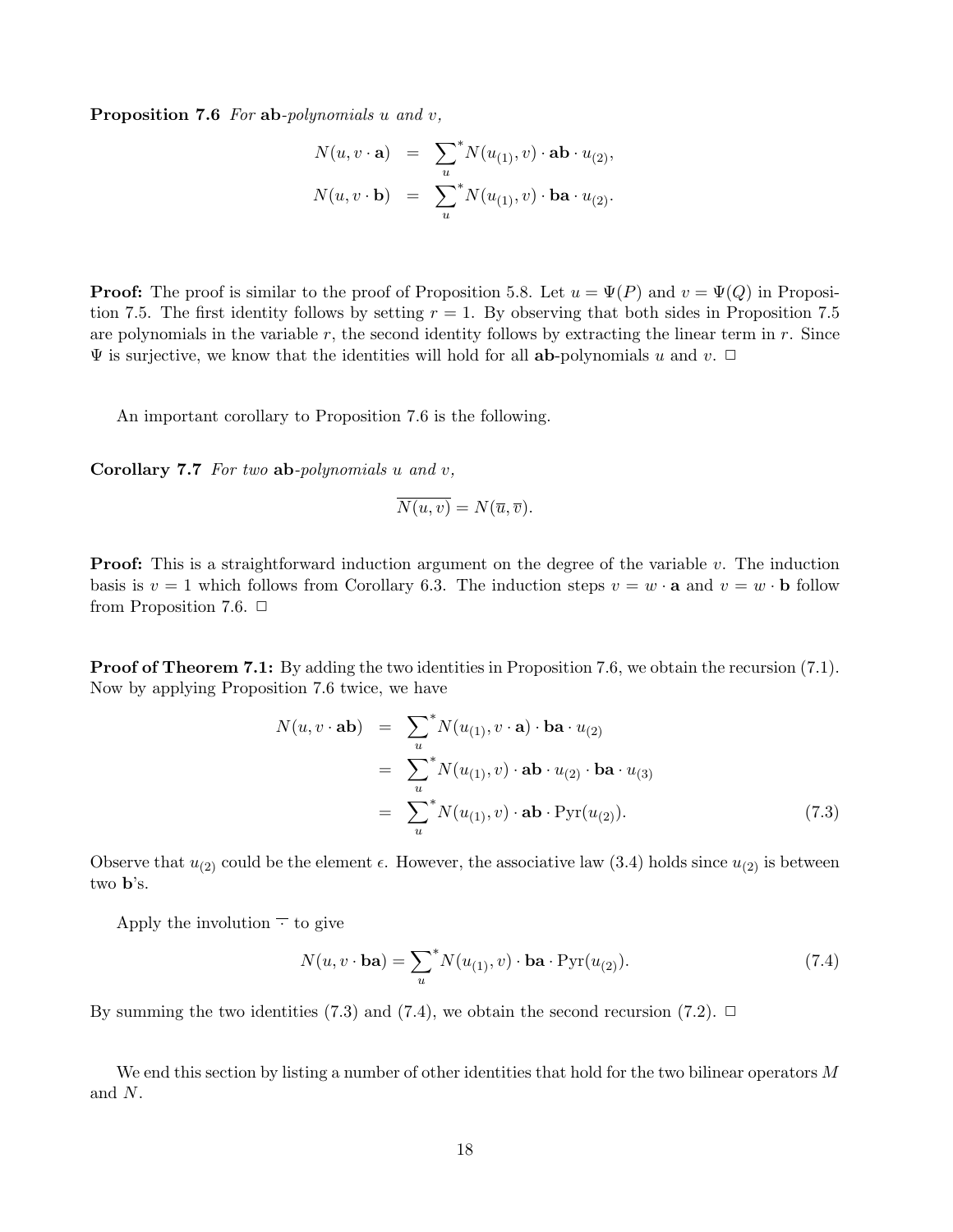Proposition 7.8 For two ab-polynomials u and v, we have

$$
N(\mathbf{a} \cdot u, \mathbf{a} \cdot v) = \mathbf{a} \cdot M(u, v),
$$
  
\n
$$
N(\mathbf{b} \cdot u, \mathbf{b} \cdot v) = \mathbf{b} \cdot M(u, v),
$$
  
\n
$$
N((\mathbf{b} - \mathbf{a}) \cdot u, v) = (\mathbf{b} - \mathbf{a}) \cdot N(u, v),
$$
  
\n
$$
N(\mathbf{a} \cdot u, \mathbf{b} \cdot v) = \mathbf{a} \cdot N(u, \mathbf{b} \cdot v) + \mathbf{b} \cdot N(\mathbf{a} \cdot u, v),
$$
  
\n
$$
M(u, v) = N(\mathbf{a} \cdot u, v) + N(u, \mathbf{b} \cdot v).
$$

The first and third identity have direct combinatorial proofs. The others can be obtained by applying the involution  $\overline{\cdot}$  and Definition 6.1.

#### 8 Inequalities

Many of the interesting problems for the cd-index involve determining inequalities among its coefficients. The Stanley conjecture is one such problem of this type. To make this more precise, define a partial order  $\leq$  on  $\mathbb{Z}\langle \mathbf{c}, \mathbf{d} \rangle$  by comparing coefficients, that is, for two **cd**-polynomials u and v, we say that  $u \leq v$  if for all **cd**-monomials w the coefficient of w in u is less than or equal to the coefficient of w in v. We say that a cd-polynomial u is non-negative if  $0 \leq u$ . Observe that this order behaves well with respect to addition, multiplication, coproduct and the pyramid operation. In other words, if u and v are two non-negative cd-polynomials then we have that  $u + v$ ,  $u \cdot v$  and Pyr(u) are also non-negative. Also when considering the coproduct  $\Delta(u) = \sum_u u_{(1)} \otimes u_{(2)}$ , each of the  $u_{(1)}$  and  $u_{(2)}$ is non-negative. Moreover, Propositions 5.4 and 7.4 show that the two bilinear operations M and N preserve non-negativity.

One may similarly define a partial order  $\leq'$  on  $\mathbb{Z}\langle \mathbf{a}, \mathbf{b} \rangle$  by comparing coefficients of **ab**-monomials. It is important to notice that the order  $\leq'$  restricted to the subring  $\mathbb{Z}\langle \mathbf{c}, \mathbf{d} \rangle$  is weaker than the order  $\leq$ . For instance,  $0 \leq a^2 + b^2 = c^2 - d$ , whereas  $0 \nleq c^2 - d$ .

**Theorem 8.1** Let u, v and w be three non-negative  $cd$ -polynomials. Then these  $cd$ -polynomials satisfy the inequality

$$
M(u, N(v, w)) \le N(M(u, v), w). \tag{8.1}
$$

Since the cd-index of a polytope is non-negative, we conclude the following polytopal inequality.

**Theorem 8.2** Let U, V and W be three polytopes. Then we have the inequality

$$
\Psi(U \otimes (V \times W)) \le \Psi((U \otimes V) \times W). \tag{8.2}
$$

In order to prove Theorem 8.1, we must first generalize equation (5.2).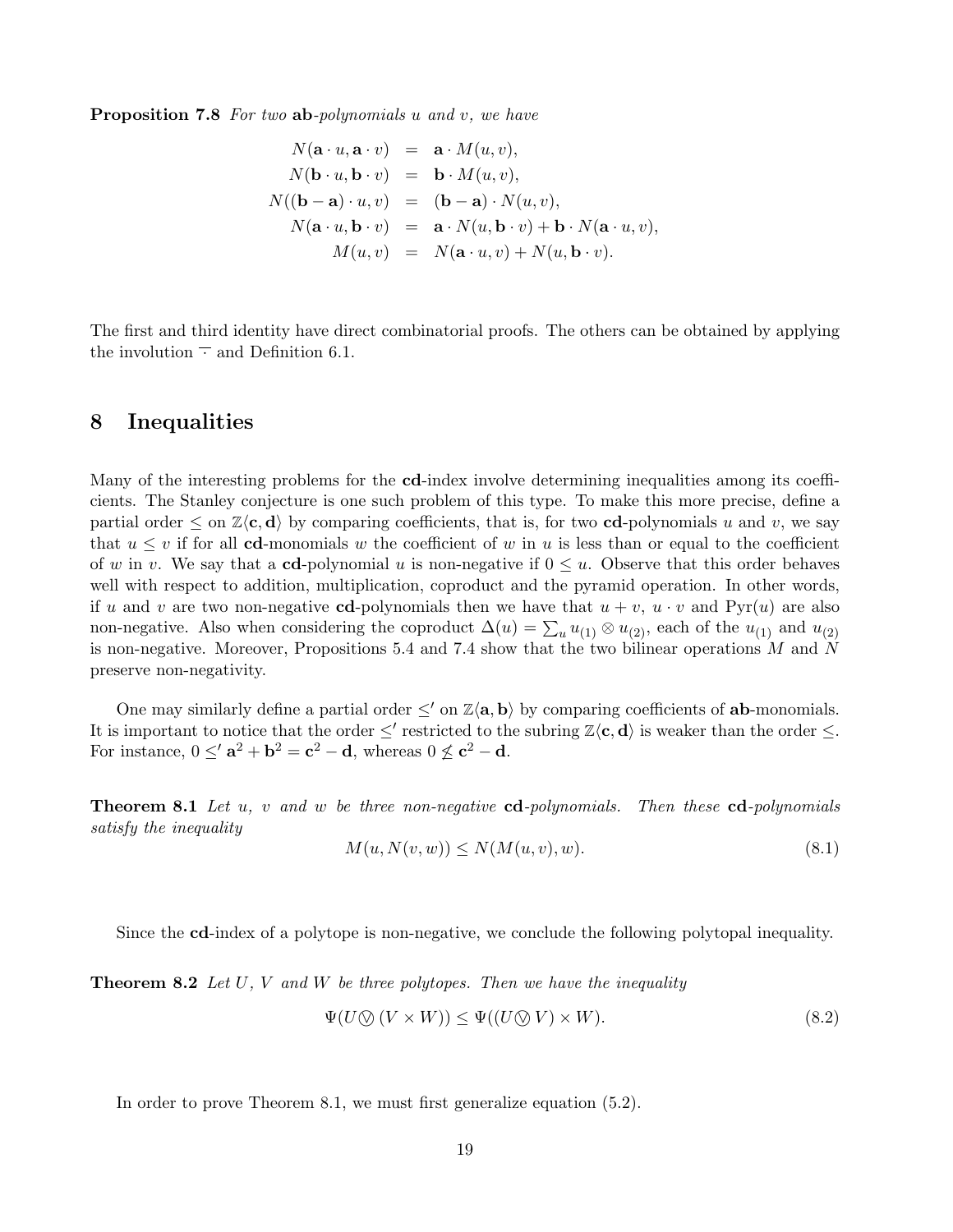**Proposition 8.3** For three ab-polynomials  $u, v$  and  $w, w$  have

$$
M(u, v \cdot \mathbf{d} \cdot w) = \sum_{u}^{*} M(u_{(1)}, v) \cdot \mathbf{d} \cdot M(u_{(2)}, w). \tag{8.3}
$$

Moreover, this equation also holds when  $u, v, w \in \overline{\mathbb{Z}\langle \mathbf{a}, \mathbf{b} \rangle}$ .

**Proof:** The argument is by induction on the degree of w. When  $w = \epsilon$  this is equation (5.1), while when  $w = 1$  this is equation (5.2). This completes the base cases. Consider now the case when  $w = w' \cdot \mathbf{a}$ . We have

$$
M(u, v \cdot \mathbf{d} \cdot w' \cdot \mathbf{a}) = \sum_{u}^{*} M(u_{(1)}, v \cdot \mathbf{d} \cdot w') \cdot \mathbf{a} \mathbf{b} \cdot u_{(2)}
$$
  
= 
$$
\sum_{u}^{*} M(u_{(1)}, v) \cdot \mathbf{d} \cdot M(u_{(2)}, w') \cdot \mathbf{a} \mathbf{b} \cdot u_{(3)}
$$
  
= 
$$
\sum_{u}^{*} M(u_{(1)}, v) \cdot \mathbf{d} \cdot M(u_{(2)}, w' \cdot \mathbf{a}),
$$

where the second step is by the induction hypothesis. This completes the case  $w = w' \cdot a$ . By applying the involution  $\overline{\cdot}$ , the case  $w = w' \cdot \mathbf{b}$  follows.  $\Box$ 

Similar to Proposition 8.3, we have the identity

$$
N(u, v \cdot \mathbf{d} \cdot w) = \sum_{u}^{*} N(u_{(1)}, v) \cdot \mathbf{d} \cdot M(u_{(2)}, w). \tag{8.4}
$$

In equations (8.3) and (8.4) one may replace the **d** with either **ab** or **ba** and the identities still hold.

**Proof of Theorem 8.1:** We begin by observing that the inequality  $M(u, N(v, w)) \le N(M(u, v), w)$ holds if any of the variables u, v and w are equal to the element  $\epsilon$ . We now proceed to prove the inequality by induction on the degree of w. For the base case  $w = 1$ , both sides of inequality (8.1) are equal, and there is nothing to prove.

Let  $w = w' \cdot \mathbf{c}$ . Then we have that

$$
M(u, N(v, w' \cdot \mathbf{c})) = \sum_{v}^{*} M(u, N(v_{(1)}, w') \cdot \mathbf{d} \cdot v_{(2)})
$$
  
\n
$$
= \sum_{v}^{*} \sum_{u}^{*} M(u_{(1)}, N(v_{(1)}, w')) \cdot \mathbf{d} \cdot M(u_{(2)}, v_{(2)})
$$
  
\n
$$
\leq \sum_{v}^{*} \sum_{u}^{*} N(M(u_{(1)}, v_{(1)}), w') \cdot \mathbf{d} \cdot M(u_{(2)}, v_{(2)})
$$
  
\n
$$
= N(M(u, v), w' \cdot \mathbf{c}).
$$

The steps used here are Theorem 7.1, Proposition 8.3, the induction hypothesis and finally Theorem 7.1 with Lemma 4.6. Hence this completes the case  $w = w' \cdot c$ .

Now consider the case when  $w = w' \cdot d$ . The left-hand side of inequality (8.1) can be expanded as

$$
M(u, N(v, w' \cdot d)) = \sum_{v} M(u, N(v_{(1)}, w') \cdot d \cdot \text{Pyr}(v_{(2)}))
$$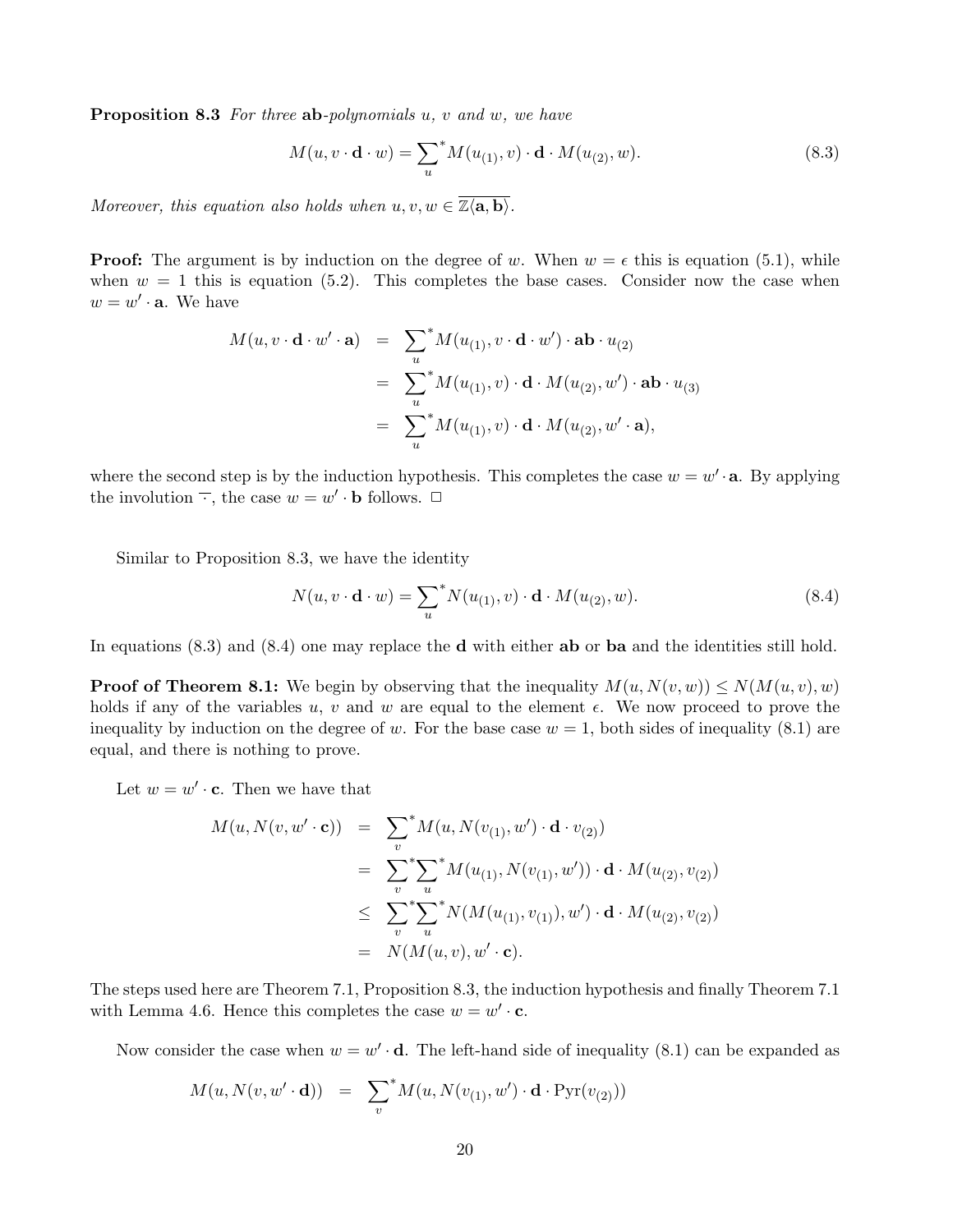$$
= \sum_{v}^{*} \sum_{u}^{*} M(u_{(1)}, N(v_{(1)}, w')) \cdot d \cdot M(u_{(2)}, Pyr(v_{(2)}))
$$
  
\n
$$
\leq \sum_{v}^{*} \sum_{u}^{*} N(M(u_{(1)}, v_{(1)}), w') \cdot d \cdot M(u_{(2)}, Pyr(v_{(2)}))
$$
  
\n
$$
= \sum_{u}^{*} \sum_{v}^{*} N(M(u_{(1)}, v_{(1)}), w') \cdot d \cdot Pyr(M(u_{(2)}, v_{(2)}))
$$
  
\n
$$
= N(M(u, v), w' \cdot d).
$$

The steps are the same as in the previous case with the added ingredient of the associativity of the mixing operator. This yields the desired inequality and completes the induction.  $\Box$ 

Expanding the cd-indices in Theorem 8.2 in terms of the flag  $h$ - and flag f-vectors, we obtain the following corollary. The first inequality should be straightforward to prove, whereas we expect a proof of the second stronger inequality using elementary methods to be much more difficult.

**Corollary 8.4** Let U, V and W be three polytopes with the sum of their dimensions equal to  $n-1$ . Then we have the two inequalities

> $f_S(U \otimes (V \times W)) \leq f_S((U \otimes V) \times W),$  $h_S(U \otimes (V \times W)) \leq h_S((U \otimes V) \times W),$

where S is a subset of  $\{1,\ldots,n\}$ .

# 9 Concluding remarks

Billera and Ehrenborg  $[5]$  recently proved that the cd-index of the *n*-dimensional simplex is coefficientwise smaller than the cd-index of any *n*-dimensional polytope. This was conjectured by Stanley. Let  $B_n$  denote the Boolean algebra of rank n, that is, the face lattice of the  $(n-1)$ -dimensional simplex. Stanley's complete conjecture is that the Boolean algebra  $B_n$  minimizes the cd-index over all Gorenstein<sup>∗</sup> lattices of rank n [24]. The following corollary of our results offers some evidence supporting this conjecture.

**Corollary 9.1** Let P and Q be two Eulerian posets of ranks m and n. Assume that the respective cd-indices are greater than or equal to the cd-indices of the Boolean algebra of the same rank, that is,  $\Psi(P) \geq \Psi(B_m)$  and  $\Psi(Q) \geq \Psi(B_n)$ . Then we have

 $\Psi(P \times Q) \geq \Psi(B_{m+n})$  and  $\Psi(P \diamond Q) \geq \Psi(B_{m+n-1}).$ 

The first inequality follows directly from Proposition 5.4. To prove the second, apply Theorem 8.1.

It worth noting that the recursions for the mixing operator  $M$  in Theorem 5.1 and the operator  $N$ in Theorem 7.1 are identical. This suggests that there should be a unified theory of the free join and the Cartesian product.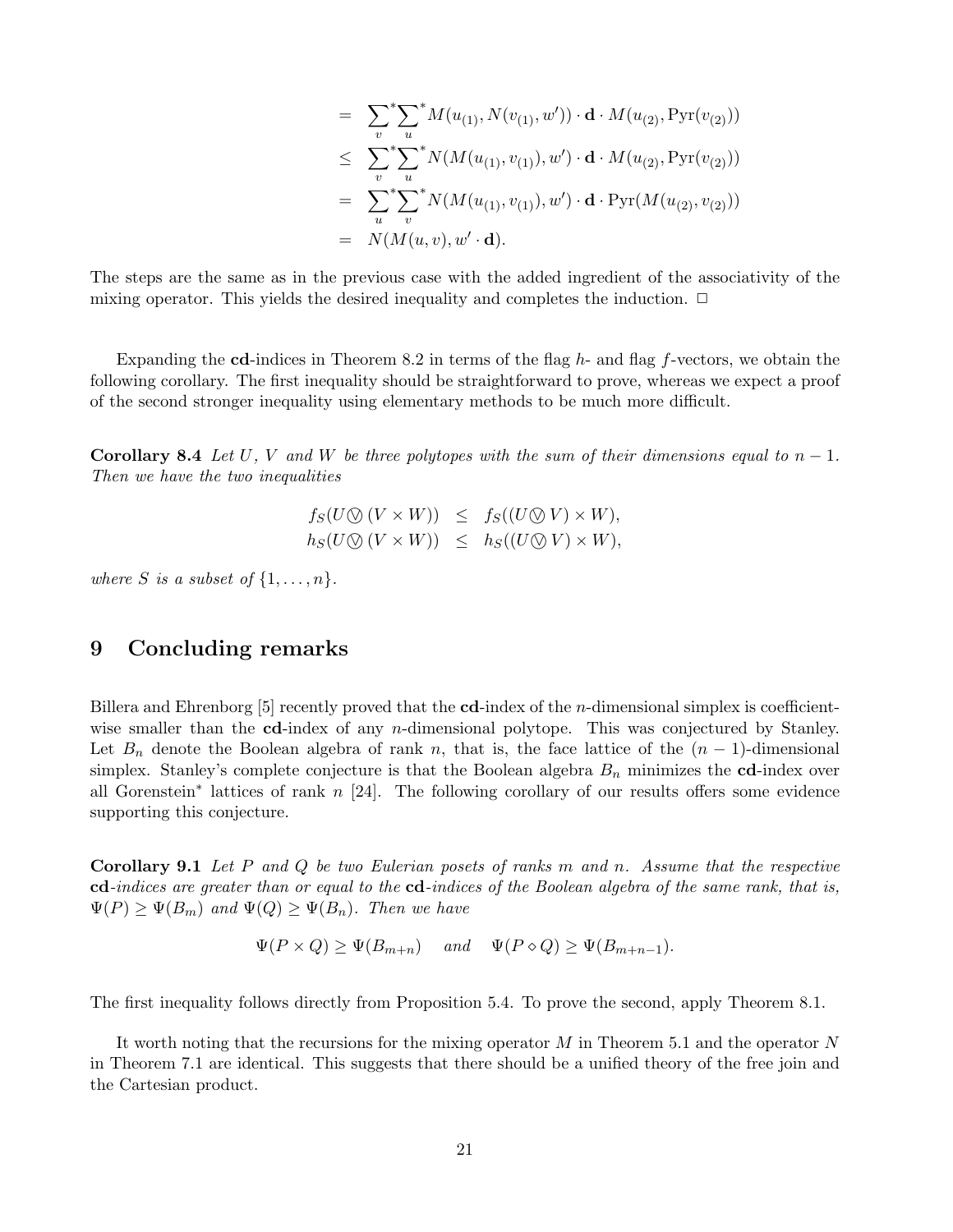Other recent work in proving inequalities includes Novik [20], who gives lower bounds on the coefficients of the cd-index of Eulerian Buchsbaum complexes. Bayer and Hetyei [3] obtain linear inequalities for the flag vectors of Eulerian posets.

# Acknowledgments

We thank Louis Billera, Margaret Readdy and the two referees for their generous comments. This research was partially supported by National Science Foundation DMS 96-19681 as part of an REU project at Cornell University. The first author was also partially supported by National Science Foundation, DMS 97-29992, and NEC Research Institute, Inc.

# References

- [1] M. Bayer and L. Billera: Generalized Dehn-Sommerville relations for polytopes, spheres and Eulerian partially ordered sets, Invent. Math. 79 (1985), 143–157.
- [2] M. Bayer and R. Ehrenborg: On the toric h-vectors of posets, Trans. Amer. Math. Soc. posted on June 13, 2000, PII: S 0002-9947(00)02657-X (to appear in print).
- [3] M. Bayer and G. Hetyei: Flag vectors of Eulerian partially ordered sets, to appear in European J. Combin.
- [4] M. BAYER and A. KLAPPER: A new index for polytopes, *Discrete Comput. Geom.* **6** (1991), 33–47.
- [5] L. J. BILLERA and R. EHRENBORG: Monotonicity properties of the cd-index for polytopes, Math. Z. 233 (2000), 421–441.
- [6] L. J. BILLERA, R. EHRENBORG, AND M. READDY: The cd-index of zonotopes and arrangements, in: Mathematical essays in honor of Gian-Carlo Rota (B. E. Sagan and R. P. Stanley, eds.),  $23-40$ , Birkhäuser, Boston, 1998.
- [7] L. J. BILLERA, R. EHRENBORG and M. READDY: The c-2d-index of oriented matroids, J. Combin. Theory Ser. A 80 (1997), 79–105.
- [8] L. J. Billera and N. Liu: Noncommutative enumeration in graded posets, to appear in J. Algebraic Combin.
- [9] R. Ehrenborg: On posets and Hopf algebras, Adv. Math. 119 (1996), 1–25.
- [10] R. EHRENBORG: A note on the flag k-vector, preprint 1998.
- [11] R. EHRENBORG, D. JOHNSTON, R. RAJAGOPALAN and M. READDY: Cutting polytopes and flag f-vectors, Discrete Comput. Geom. 23 (2000), 261–271.
- [12] R. EHRENBORG and M. READDY: The r-cubical lattice and a generalization of the cd-index, European J. Combin. 17 (1996), 709–725.
- [13] R. EHRENBORG and M. READDY: Coproducts and the cd-index, J. Algebraic Combin. 8 (1998), 273-299.
- [14] R. EHRENBORG and M. READDY: On flag vectors, the Dowling lattice and braid arrangements, *Discrete* Comput. Geom. 21 (1999), 389–403.
- [15] S. A. JONI and G.-C. ROTA: Coalgebras and bialgebras in combinatorics, *Stud. Appl. Math.* 61 (1979), 93–139.
- [16] G. Kalai: A new basis of polytopes, J. Combin. Theory Ser. A 49 (1988), 191–209.